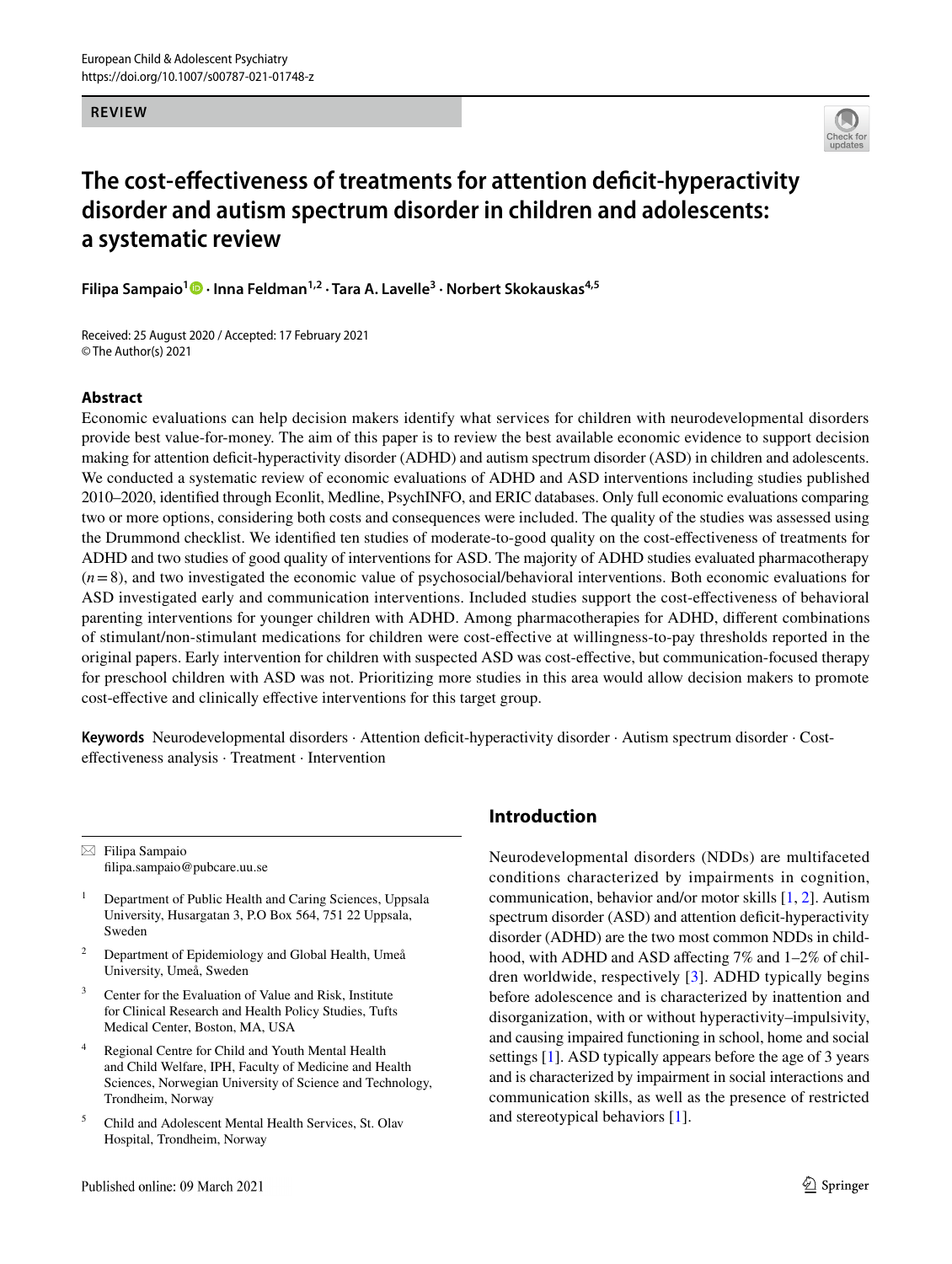The societal burden of childhood NDDs is substantial: the average annual cost of ADHD per child in Europe was between \$7,369 (€5,733) and \$18,616 (€14,483) (2012 prices) with direct costs accounting for 60% of the total. The largest direct costs were from psychological support (46%) and pharmacotherapy (26%). Among indirect costs, 65% were due to caregiver lost productivity [[4](#page-13-3)[–6\]](#page-13-4). Adult ADHD is also associated with costly negative outcomes, including criminality, employment, problems in social skills, and comorbid psychiatric disorders [[7\]](#page-13-5).

ASD is also associated with a large economic burden. Children aged 3–17 years with ASD have \$3,020 ( $\epsilon$ 2,168) higher annual healthcare costs and \$14,061 (€10,096) higher non-healthcare costs, compared to children without ASD, including \$8,610 ( $\epsilon$ 6,182) higher annual school costs (2011 prices) [\[8](#page-13-6)]. Costs associated with ASD persist into adulthood due to the substantial costs resulting from adult care (home, community and residential) and lost productivity for both individuals with ASD and their parents; with the lifetime per capita incremental societal cost of ASD estimated as \$3.2  $(\text{\textsterling}2.9)$  $(\text{\textsterling}2.9)$  $(\text{\textsterling}2.9)$  million (2003 prices) [9]. Given the large financial burden of both disorders for individuals, families and society, both in the shorter and longer term, it becomes crucial to include and clearly discriminate the full spectrum of costs associated with these disorders.

Early identifcation of NDDs is critical to the wellbeing of children, their families, and society. For instance, children with ASD who receive appropriate and timely interventions need fewer additional supportive services, including applied behavioral analysis, occupational, physical, and speech therapy, during childhood [\[10](#page-13-8)], and these benefts may persist into improved functioning as an adult [\[11](#page-13-9)]. Evidence from economic evaluations can help decision-makers identify which services are a good investment, contributing to the health of the child, and providing a sound use of limited societal resources [\[12](#page-14-0)].

The Lancet Psychiatry Commission [[13](#page-14-1)] emphasizes the need to not only focus on the efectiveness of mental health services, but also on their economic benefts. Despite this, there are few reviews of economic evaluations of ADHD and ASD interventions [\[14](#page-14-2)[–16](#page-14-3)]. Beecham et al. [[16\]](#page-14-3) emphasized that little is known about the economic implications of ASD treatments. A review by Wu et al. [[17\]](#page-14-4) on the cost-efectiveness of pharmacotherapies for ADHD concluded that these were cost-effective compared with no treatment or behavioral therapy. However, the use of medication for ADHD entails disadvantages, including adverse efects, a heightened chance of relapse by discontinuation, and unknown efects in the long-term [[18\]](#page-14-5). Psychosocial and behavioral interventions, including classroom, family and child focused interventions, are also recommended treatments for ADHD [[19\]](#page-14-6), and have demonstrated to be effective in improving child behavior and functional outcomes [\[20,](#page-14-7) [21\]](#page-14-8). These can be implemented alone or in conjunction with pharmacological therapies. Psychosocial and behavioral interventions have also demonstrated to be benefcial to children and adolescents in terms of intellectual functioning, behavior, language development, acquisition of daily living skills and social functioning [\[22,](#page-14-9) [23\]](#page-14-10). Yet, no reviews of economic evidence include these options.

The aim of this review is to provide a comprehensive overview of the most recent literature on the health economic evidence for ADHD and ASD interventions for children and adolescents. In addition, we have appraised the quality of the studies included, discussed methodological challenges and ways to mitigate them. By summarizing the best available evidence for this group of children, we aim to support policy makers and other interested stakeholders in identifying solutions to improve the wellbeing of these children, as well as identifying areas for improvement in future studies.

#### **Methods**

#### **Search strategy and selection criteria**

This review adhered to the guidelines in the preferred reporting items for systematic reviews and meta-analyses (PRISMA) statement for reporting systematic reviews [[24\]](#page-14-11) and proposed methods for reporting economic evidence in systematic reviews [\[25\]](#page-14-12) (Prospero registration number CRD42020192409). We performed an English language search on Econlit, Medline, PsychINFO, and ERIC databases for papers published 2010–2020. This period was chosen to ensure that the studies were relevant to changes in diagnostic criteria for ASD and ADHD encompassed in the Diagnostic and Statistical Manual of Mental Disorders, Fifth Edition (DSM-5) released in 2013, as well as the most recent treatment strategies and clinical practice guidelines [[19,](#page-14-6) [26](#page-14-13)]. The following search terms were used: "economic evaluati\*" OR "cost beneft" OR "cost efectiv\*" OR "cost utility" OR "cost–beneft" OR "cost-efectiv\*" OR "cost-utility" OR "cost-minimi\*" OR "cost minimi\*" AND "neurodevelopmental disorder\*" OR "pervasive developmental disorder" OR "ADHD" OR "attention deficit hyperactivity disorder" OR "attention deficit disorder" OR "ADD" OR autism OR "ASD" AND child\* OR adolescen\* OR teen\*. An additional search was conducted in the Pediatric Economic Database Evaluation (PEDE) Registry [[27\]](#page-14-14).

Inclusion criteria comprised: (1) full economic evaluations comparing two or more options, including both costs and consequences; (2) studies evaluating treatment strategies (either pharmacological or psychosocial/behavioral strategies) targeting ADHD or ASD; (3) studies evaluating interventions targeting either the child alone or both child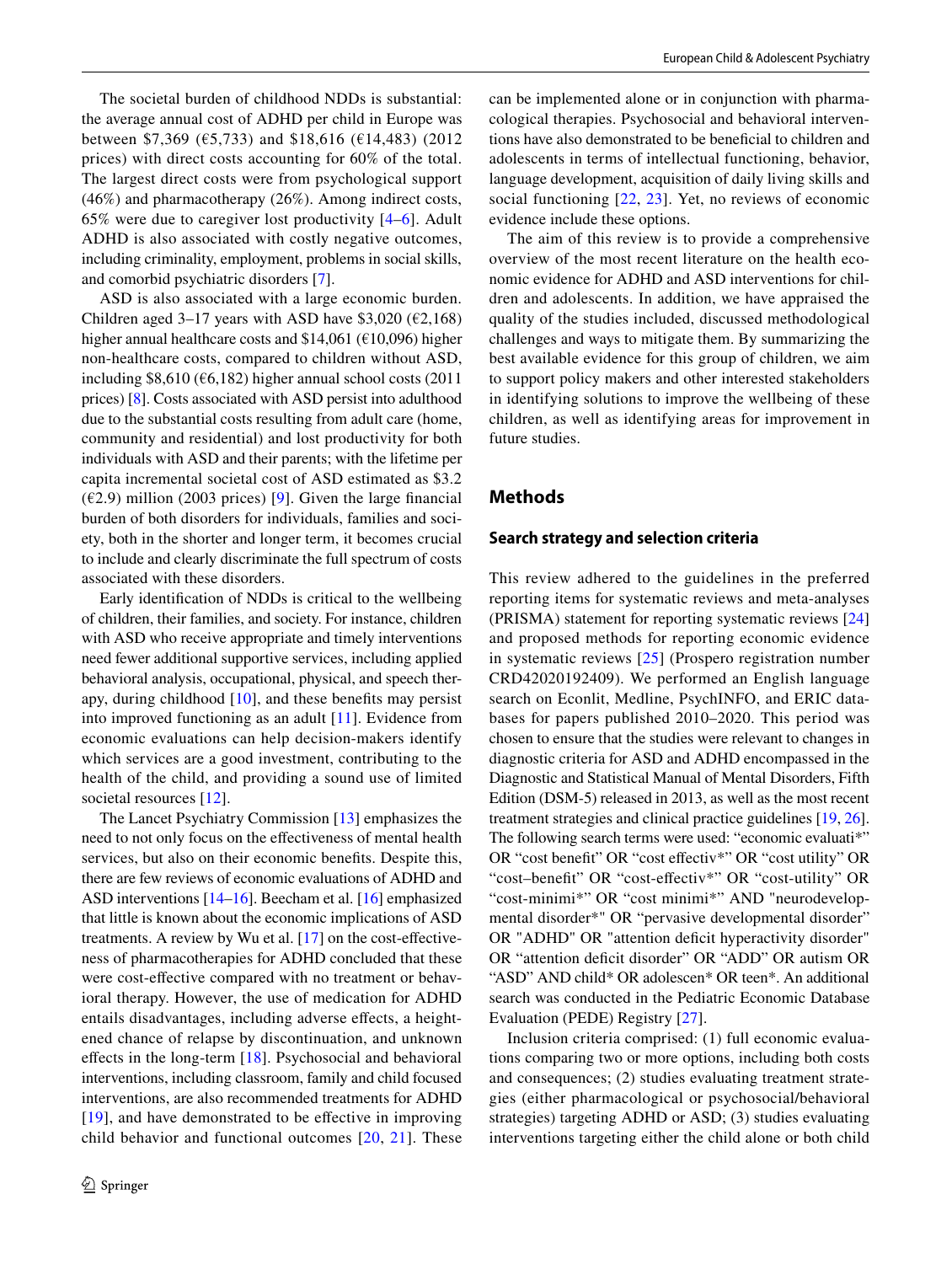and parent(s). The review excluded systematic reviews, editorials and conference abstracts, and studies only targeting comorbidities or other problems in children and adolescents with ADHD/ASD.

Two reviewers (FS, IF) independently screened titles and abstracts to assess relevance based on inclusion and exclusion criteria. To ensure consistency in authors' assessments, 20% of all articles reviewed by each reviewer were randomly selected to be reviewed by the other reviewer. The author agreement on article inclusion was estimated based on interrater reliability, producing a Cohen's kappa of 0.83, refecting good agreement [[28](#page-14-15)]. Abstracts included were next assessed for full-text inclusion. Full-text articles fulflling inclusion criteria were selected for data extraction.

## **Data extraction**

The following data were extracted using a tailored sheet and summarized in a narrative format: author/year, country, setting, population, study type, intervention, comparator, follow-up/time horizon, type of evaluation, perspective of the economic analysis and types of costs included, outcomes, instruments used, and summary of results. The extraction sheet was piloted for completeness using three sample studies. Two authors extracted data (FS, IF), and 20% of the articles included were randomly selected for revision by another author (TL). Discrepancies in study selection and data extraction were resolved through discussions with all the authors.

## **Quality assessment**

We assessed the quality of studies using the 10-item Drummond checklist [\[12\]](#page-14-0). Two authors completed the checklist for all studies (FS, IF), and a random 20% was reviewed by a third author (TL). Discrepancies were resolved in discussions with all the authors. We created a scoring system, and calculated an average score across the 10 items, with each item weighted equally [\[29\]](#page-14-16). All items have three potential responses "yes", "unclear" and "no", which were scored 1, 0.5 and 0, respectively. Items 6 and 7 have the additional potential response "not applicable". When this occurred, these items were excluded from the calculation. Studies were classifed into good (score 0.8–1.0), moderate (score 0.6–0.79) and poor quality (score  $< 0.59$ ).

## **Economic evaluation frameworks**

We classifed studies according to the type of economic evaluation performed. The most common types of evaluations are cost–beneft analyses (CBA), cost-efectiveness analyses (CEA), and cost-utility analyses (CUA). All types follow similar principles and value costs in monetary terms,

difering mainly on the measurement of health outcomes. In CBA, both costs and outcomes are measured in monetary units. In CEA, outcomes are measured in clinically meaningful units, such as proportion of people responding to ADHD treatment. In CUA, outcomes are measured as Quality-Adjusted Life-Years (QALYs), which combine both mortality and morbidity impacts. QALYs are calculated by multiplying the length of time spent in a particular health state by a "utility weight", which designates the "preference" society has for that health state. Weights usually range between 0, denoting death, and 1, denoting full health. CUA allows value-for-money judgments to be made, and allows the comparison of the cost-efectiveness of interventions across diferent disorders. Cost-minimization analysis (CMA), which compares costs between two interventions, is less common, and is only employed when two interventions have equal outcomes. The evaluation then reduces to a cost-analysis, whereby the cheaper intervention is preferred. We included CBAs, CEAs, CUAs and CMAs in our review.

We also identifed the method for measuring health state utilities needed for the estimation of QALYs. Utilities can be calculated using direct valuation methods, such as the Time Trade-Off (TTO), and indirect methods. The TTO is a choice-based method that establishes for an individual how much time in full health is equivalent to a specifed period of time spent in a particular ill-health state. Indirect methods facilitate indirect elicitation of utilities and estimation of QALYs with inbuilt algorithms that allow for the derivation of utility weights based on participant responses. The indirect approach involves the use of multi attribute utility instruments (MAUI). A commonly used instrument is the Euroqol-5 dimensions (EQ5D). Cost-efectiveness guidelines in most countries recommend indirect methods, and the use of a generic health-related quality-of-life (HRQoL) instrument to measure QALYs [\[30](#page-14-17), [31\]](#page-14-18).

Each study was also classified as to whether it was conducted through primary data collection, or simulation modeling. Economic evaluations are classifed as withintrial studies when the evaluation piggy-backs onto a trial, usually a randomized controlled trial (RCT). Alternatively, economic simulation modeling studies are widely used to synthesize data from multiple sources. Models can be used to incorporate all sources of evidence, and to estimate the long-term impacts of interventions, which often cannot be captured in time-limited trials. Models are the main form of evaluation used by international decision-making agencies.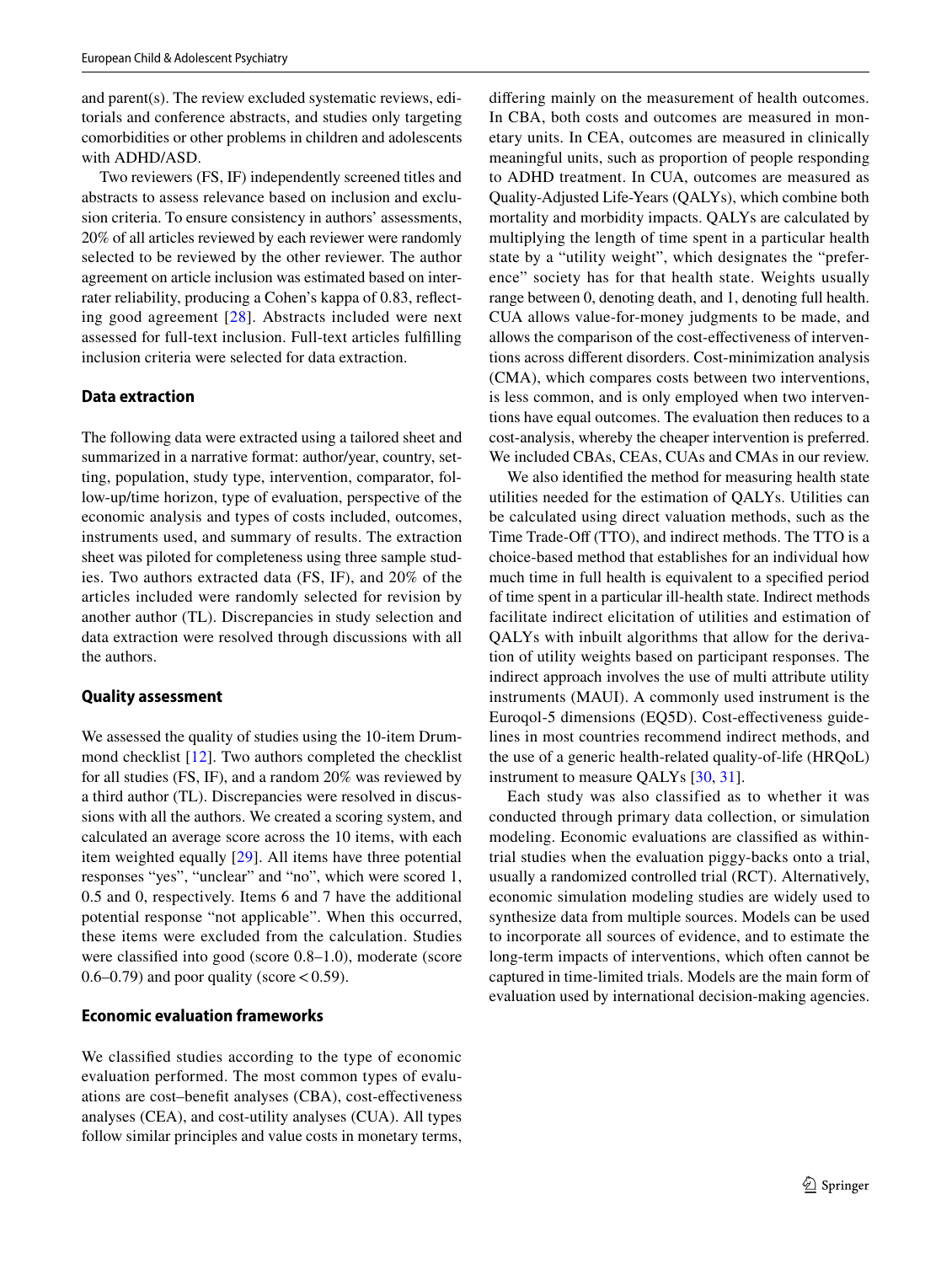# **Results**

# **Search results**

The search strategy produced 176 unique publications, and 2 additional papers were found via PEDE. After screening all titles and abstracts, 26 articles advanced to full-text review. Of these, we excluded 14 studies that were not full economic evaluations and reported only costs  $(n=4)$  or only outcomes  $(n=4)$ , did not report costs or outcomes  $(n=1)$ , did not include a comparator  $(n=1)$ , were not an evaluation  $(n=2)$ , had no monetary value assigned to benefits  $(n=1)$ , and did not target ADHD/ASD  $(n=1)$ . Twelve studies fulfilled the inclusion criteria and were selected for data extraction. Figure [1](#page-3-0) shows the PRISMA diagram of the study selection process.

## **Quality assessment**

Most studies targeting ADHD were of good quality  $(n=8)$ [[32–](#page-14-19)[39\]](#page-14-20), and two studies were of moderate quality  $[40, 41]$  $[40, 41]$  $[40, 41]$  $[40, 41]$ . Both studies targeting ASD were of good quality [[42,](#page-14-23) [43](#page-15-0)]. The most common reason for not receiving full points was due to the lack of inclusion of uncertainty around estimates of costs and consequences [[32,](#page-14-19) [35](#page-14-24), [40](#page-14-21), [41](#page-14-22)] (see Table [1\)](#page-4-0).

# **Overview of the studies**

Ten of the studies evaluated treatments in diferent subpopulations of children and/or adolescents with ADHD, and two studies evaluated strategies for preschool aged children and toddlers with ASD. Four of the 12 studies came from the USA, 3 from the UK, 2 from the Netherlands, and 1 each from Canada, Sweden, and Brazil. The main characteristics of the studies are summarized in Table [2,](#page-5-0) and methods and results are summarized in Table [3.](#page-8-0) All costs were converted to 2020 US\$.

<span id="page-3-0"></span>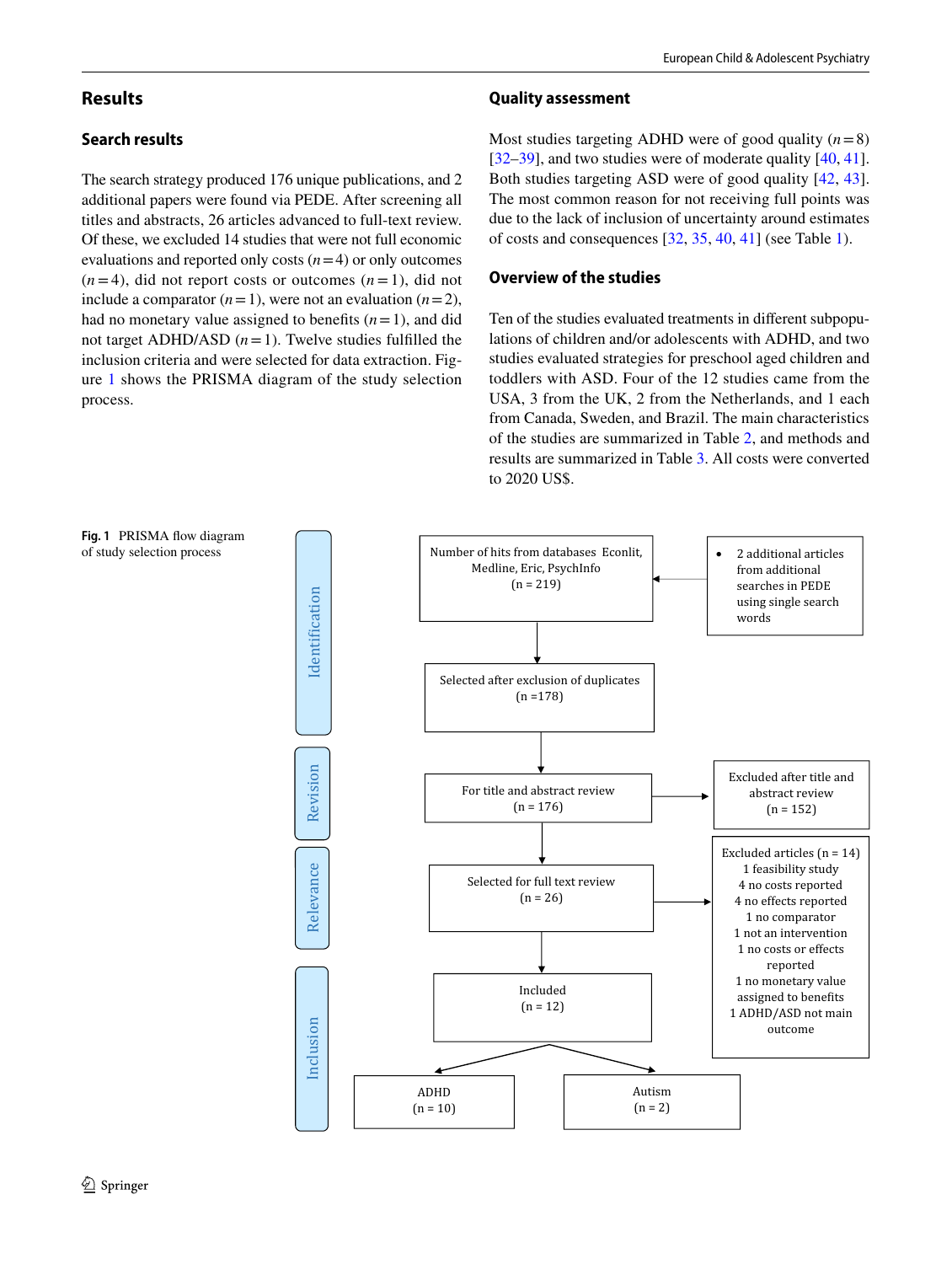<span id="page-4-0"></span>

|                                                           |                                                                      | Table 1 Quality assessment of the studies included                                       |                                                                                     |                                                                                                                      |                                                                                                                                 |                                                                  |                                                                                   |                                                                                                       |                                                                                                           |                                                                                                                            |       |
|-----------------------------------------------------------|----------------------------------------------------------------------|------------------------------------------------------------------------------------------|-------------------------------------------------------------------------------------|----------------------------------------------------------------------------------------------------------------------|---------------------------------------------------------------------------------------------------------------------------------|------------------------------------------------------------------|-----------------------------------------------------------------------------------|-------------------------------------------------------------------------------------------------------|-----------------------------------------------------------------------------------------------------------|----------------------------------------------------------------------------------------------------------------------------|-------|
| Criteria author                                           | question posed<br>in answerable<br>well-defined<br>1. Was a<br>form? | comprehensive<br>the competing<br>description of<br>alternatives<br>$2.$ Was a<br>given? | services estab<br>programs or<br>ness of the<br>3. Was the<br>effective-<br>lished? | tive identified?<br>4. Were all the<br>important and<br>relevant costs<br>each alterna-<br>quences for<br>and conse- | ured accurately<br>quences meas-<br>in appropriate<br>prior to valua-<br>physical units<br>5. Were costs<br>and conse-<br>tion? | consequences<br>valued cred-<br>6. Were the<br>cost and<br>ibly? | 7. Were costs<br>adjusted for<br>differential<br>sequences<br>and con-<br>timing? | of alternatives<br>consequences<br>performed?<br>incremental<br>analysis of<br>8. Was an<br>costs and | characterized?<br>uncertainty in<br>consequences<br>the estimates<br>of costs and<br>adequately<br>9. Was | discussion of<br>study results<br>10. Did the<br>concern to<br>include all<br>presenta-<br>issues of<br>tion and<br>users? | Score |
| <b>ADHD</b>                                               |                                                                      |                                                                                          |                                                                                     |                                                                                                                      |                                                                                                                                 |                                                                  |                                                                                   |                                                                                                       |                                                                                                           |                                                                                                                            |       |
| Tran et al.<br>$[40]$                                     | ↘                                                                    |                                                                                          | ↘                                                                                   | ×                                                                                                                    |                                                                                                                                 | ゝ                                                                | ×                                                                                 |                                                                                                       | ×                                                                                                         | ↘                                                                                                                          | 0.70  |
| Sonuga-Barke<br>et al. [32]                               | ↘                                                                    |                                                                                          | ↘                                                                                   |                                                                                                                      | Unclear                                                                                                                         | Unclear                                                          | n.a.                                                                              |                                                                                                       | Unclear                                                                                                   | ↘                                                                                                                          | 0.83  |
| Zimovetz et al.<br>[33]                                   | ゝ                                                                    | ↘                                                                                        |                                                                                     |                                                                                                                      | ゝ                                                                                                                               | ゝ                                                                | ゝ                                                                                 |                                                                                                       | ↘                                                                                                         |                                                                                                                            | 1.00  |
| Sohn et al.<br>[34]                                       | ↘                                                                    |                                                                                          |                                                                                     |                                                                                                                      |                                                                                                                                 |                                                                  | n.a.                                                                              |                                                                                                       | ↘                                                                                                         |                                                                                                                            | 1.00  |
| Maia et al.<br>$[35]$                                     | ↘                                                                    | ↘                                                                                        | ↘                                                                                   |                                                                                                                      |                                                                                                                                 |                                                                  | ゝ                                                                                 |                                                                                                       | $\mathsf{x}$                                                                                              |                                                                                                                            | 0.90  |
| Lachaine, et al.<br>[36]                                  | ↘                                                                    | ↘                                                                                        | ↘                                                                                   |                                                                                                                      |                                                                                                                                 |                                                                  | n.a.                                                                              |                                                                                                       | ↘                                                                                                         | ↘                                                                                                                          | 1.00  |
| Schawo et al.<br>[37]                                     | ↘                                                                    | ↘                                                                                        | $\Join$                                                                             |                                                                                                                      |                                                                                                                                 |                                                                  | ゝ                                                                                 |                                                                                                       | ゝ                                                                                                         | ↘                                                                                                                          | 0.90  |
| Schans, et al<br>van der<br>[38]                          | ↘                                                                    | ↘                                                                                        | Unclear                                                                             |                                                                                                                      |                                                                                                                                 |                                                                  |                                                                                   |                                                                                                       | ↘                                                                                                         | ↘                                                                                                                          | 0.95  |
| Erder et al.<br>$[41]$                                    | ↘                                                                    | ↘                                                                                        | ゝ                                                                                   |                                                                                                                      |                                                                                                                                 |                                                                  | n.a.                                                                              |                                                                                                       | ×                                                                                                         | ×                                                                                                                          | 0.78  |
| Sikirica et al.<br>spectrum<br>disorder<br>Autism<br>[39] | ↘                                                                    | ↘                                                                                        | ↘                                                                                   |                                                                                                                      |                                                                                                                                 |                                                                  | n.a.                                                                              |                                                                                                       |                                                                                                           | ↘                                                                                                                          | 1.00  |
| Byford et al.<br>$[42]$                                   | ↘                                                                    | ↘                                                                                        | ↘                                                                                   |                                                                                                                      | ↘                                                                                                                               |                                                                  | 1.3.                                                                              | ゝ                                                                                                     |                                                                                                           | ↘                                                                                                                          | 1.00  |
| Penner et al.<br>[43]                                     | ↘                                                                    |                                                                                          | ×                                                                                   |                                                                                                                      |                                                                                                                                 | ↘                                                                | ゝ                                                                                 |                                                                                                       |                                                                                                           | ゝ                                                                                                                          | 0.90  |
| criterion<br>$\%$ Meet                                    | $100\%$                                                              | $100\%$                                                                                  | 75%                                                                                 | 83%                                                                                                                  | 92%                                                                                                                             | 92%                                                              | 83%                                                                               | $100\%$                                                                                               | 67%                                                                                                       | 92%                                                                                                                        |       |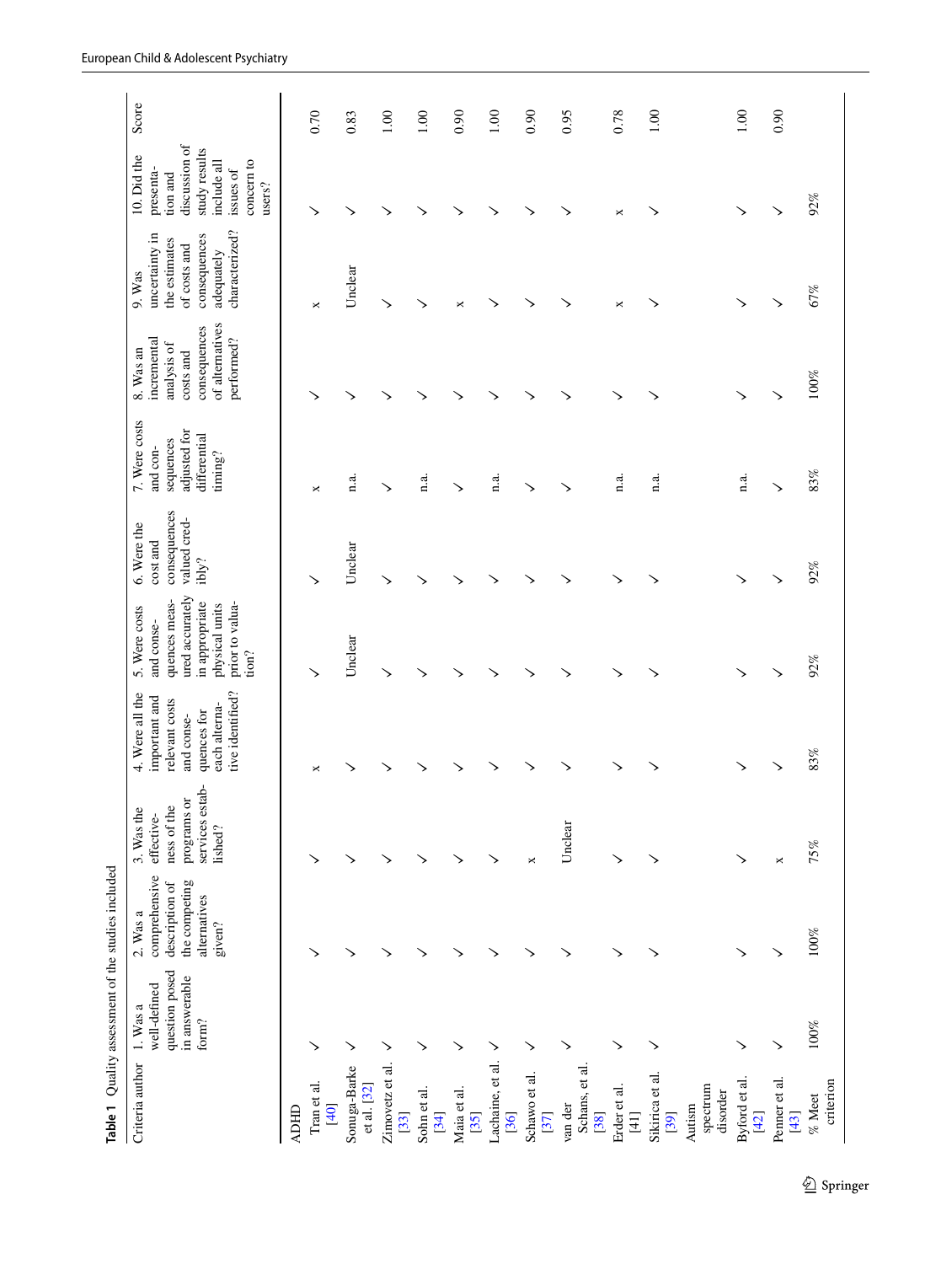<span id="page-5-0"></span>

| Table 2 Characteristics of the studies included |               |                                                                                                              |                                        |            |                                                                                                                                                                                                                                                                                                                       |                                                                                                                                                                                                                                                                                                                                                                                          |                        |
|-------------------------------------------------|---------------|--------------------------------------------------------------------------------------------------------------|----------------------------------------|------------|-----------------------------------------------------------------------------------------------------------------------------------------------------------------------------------------------------------------------------------------------------------------------------------------------------------------------|------------------------------------------------------------------------------------------------------------------------------------------------------------------------------------------------------------------------------------------------------------------------------------------------------------------------------------------------------------------------------------------|------------------------|
| Author and year                                 | Country       | Population                                                                                                   | Setting                                | Study type | Intervention                                                                                                                                                                                                                                                                                                          | Comparator                                                                                                                                                                                                                                                                                                                                                                               | Follow-up/time horizon |
| Tran et al. [40]<br><b>ADHD</b>                 | USA           | 7-11 y.o. children with<br>ADHD-I                                                                            | Schools                                | RCT        | Child Life and Attention<br>Skills (CLAS): included<br>30-min individual meet-<br>group meetings, 30-min<br>and child, 90-min child<br>parent group meetings,<br>ings with the parents<br>Psychosocial program<br>teacher consultation<br>components (90-min<br>teacher, and child<br>integrated parent,<br>meetings) | parent-focused treatment<br>and child); 2. TAU: con-<br>CLAS program (90-min<br>30-min individual meet-<br>that was available to all<br>incorporated the parent<br>1. Psychosocial program<br>parent group meetings,<br>ment control arm, only<br>ventional treatment by<br>community providers<br>(PFT) as active treat-<br>ings with the parents<br>component from the<br>participants | 13 weeks (3 months)    |
| Sonuga-Barke et al. [32]                        | UK            | Preschool children with<br><b>ADHD</b>                                                                       | Home and outpatient<br>clinic settings | RCT        | (NFPP): 12-week, 1.5 h<br>sessions; 2. Incredible<br>Years (IY) parenting<br>$2-2.5$ h sessions and<br>weekly phone calls<br>program: 12-week<br>1. New Forest Par-<br>enting Program                                                                                                                                 | from parent training and<br>education to very little<br>care available ranging<br>TAU (standard patterns<br>of preschool ADHD<br>support)                                                                                                                                                                                                                                                | 6 months               |
| Zimovetz et al. [33]                            | UK            | with<br>inadequate response to<br>Children and adoles-<br>cents with ADHD<br>methylphenidate                 | Outpatient health                      | Modeling   | Lisdexamfetamine dime-<br>sylate (LDX)                                                                                                                                                                                                                                                                                | Atomoxetine (ATX)                                                                                                                                                                                                                                                                                                                                                                        | 1 year                 |
| Sohn et al. [34]                                | USA           | Children and adolescents<br>with ADHD who failed<br>initial stimulant treat-<br>$\mathop{\rm ment}\nolimits$ | Outpatient health                      | Modeling   | done, quetiapine, risperi-<br>Atypical antipsychotics<br>(AAPs): aripiprazole,<br>olanzapine, paliperi-<br>done, ziprasidone                                                                                                                                                                                          | 1. Clonidine/guanfacine;<br>2. Atomoxetine                                                                                                                                                                                                                                                                                                                                               | 1 year                 |
| Maia et al. [35]                                | <b>Brazil</b> | $6-17$ y.o. with ADHD                                                                                        | Outpatient health                      | Modeling   | IR-MPH (Adolescents)<br>methylphenidate (IR-<br>MPH) (Children); 2.<br>1. Immediate-release                                                                                                                                                                                                                           | Natural course of disease<br>(do-nothing)                                                                                                                                                                                                                                                                                                                                                | 6 years                |
| Lachaine, et al. [36]                           | Canada        | response to stimulants<br>6-12 y.o. with ADHD<br>with suboptimal                                             | Outpatient health                      | Modeling   | therapy to a long-acting<br>Non-stimulant GXR-ER<br>(guanfacine extended-<br>release) as adjunctive<br>stimulant                                                                                                                                                                                                      | Long-acting stimulant<br>monotherapy                                                                                                                                                                                                                                                                                                                                                     | 1 year                 |
| Schawo et al. [37]                              | Netherlands   | suboptimal response to<br>6 y.o. with ADHD with<br><b>IR-MPH</b>                                             | Outpatient health                      | Modeling   | Methylphenidate osmotic-<br>release oral system<br>(MPH-OROS)                                                                                                                                                                                                                                                         | IR-MPH                                                                                                                                                                                                                                                                                                                                                                                   | 12 years               |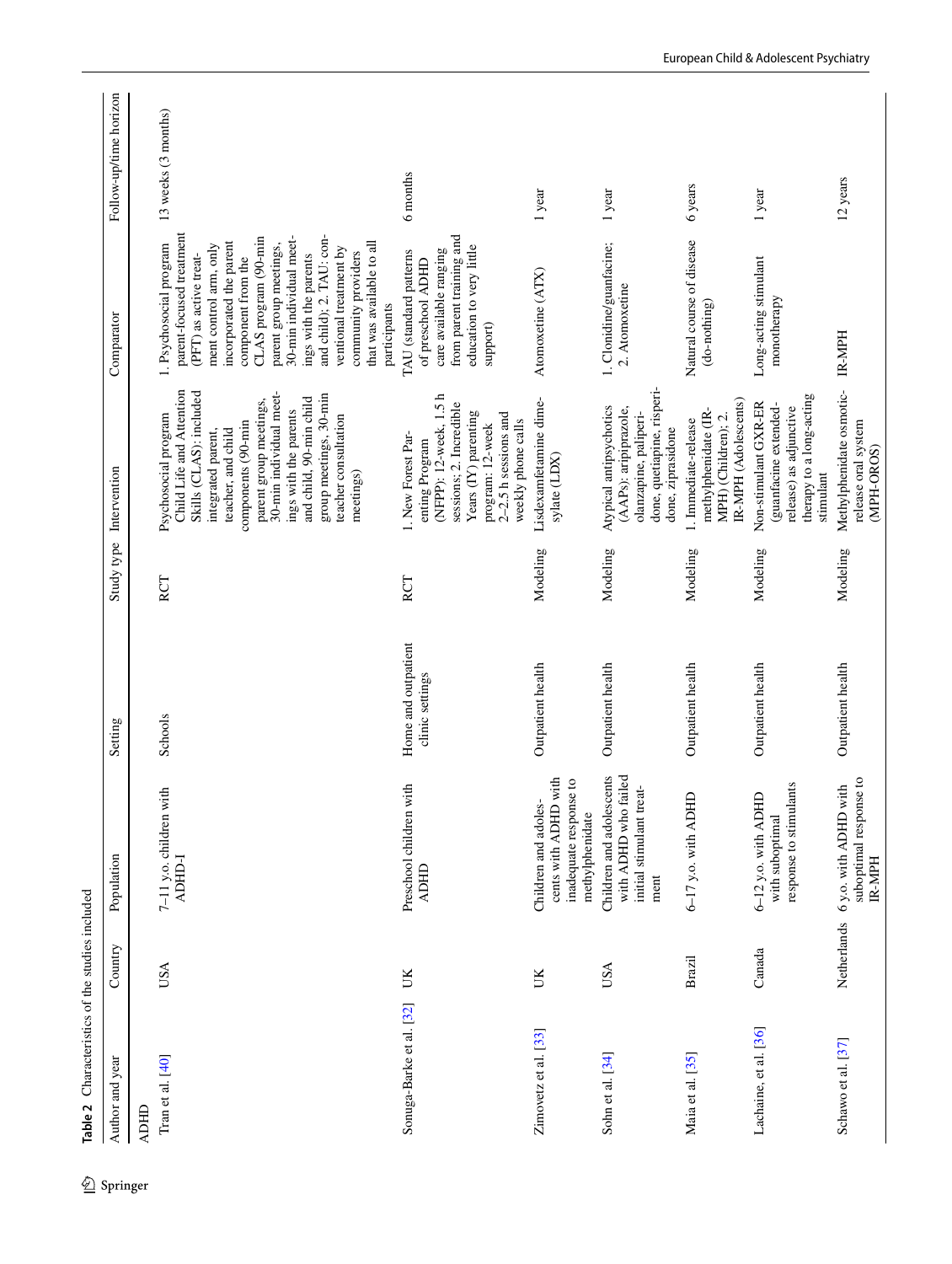| Table 2 (continued)            |             |                                                                                  |                      |          |                                                                                                                                                                                                                                                                                                                                                                                                                                     |                                                                                                                                                                                                          |                        |
|--------------------------------|-------------|----------------------------------------------------------------------------------|----------------------|----------|-------------------------------------------------------------------------------------------------------------------------------------------------------------------------------------------------------------------------------------------------------------------------------------------------------------------------------------------------------------------------------------------------------------------------------------|----------------------------------------------------------------------------------------------------------------------------------------------------------------------------------------------------------|------------------------|
| Author and year                | Country     | Population                                                                       | Setting              |          | Study type Intervention                                                                                                                                                                                                                                                                                                                                                                                                             | Comparator                                                                                                                                                                                               | Follow-up/time horizon |
| van der Schans, et al.<br>[38] | Netherlands | response to IR-MPH<br>8 y.o. with suboptimal                                     | Outpatient health    | Modeling | 1. IR-MPH                                                                                                                                                                                                                                                                                                                                                                                                                           | OROS; 2. Equasym XL<br>included: 1. MPH-<br>ER-MPH options<br>Medikinet CR                                                                                                                               | 10 years               |
| Erder et al. [41]              | USA         | $6-18$ y.o. with ADHD                                                            | Ř                    | Modeling | Non-stimulant GXR-ER                                                                                                                                                                                                                                                                                                                                                                                                                | Atomoxetine                                                                                                                                                                                              | 1 year                 |
| Sikirica et al. [39]           | USA         | response to stimulant<br>$6-17$ y.o. with ADHD<br>with suboptimal<br>monotherapy | Outpatient health    | Modeling | $GXR +$ stimulant<br>Non-stimulant                                                                                                                                                                                                                                                                                                                                                                                                  | Stimulant monotherapy                                                                                                                                                                                    | 1 year                 |
| Autism spectrum disorders      |             |                                                                                  |                      |          |                                                                                                                                                                                                                                                                                                                                                                                                                                     |                                                                                                                                                                                                          |                        |
| Byford et al. [42]             | UК          | Preschool children with<br>autism                                                | Community-preschools | RCT      | monthly booster sessions<br>(PACT) communication-<br>2.5 h sessions conducted<br>for six months (max. 19<br>followed by fortnightly<br>sessions). 30 min daily<br>home practice between<br>between therapist and<br>Communication Trial<br>one-to-one clinic ses-<br>tion + TAU: includes<br>sions for six months.<br>parent with the child<br>present, followed by<br>assessment session<br>Pre-School Autism<br>focused interven- | education-based services<br>and speech and language<br>including pediatricians<br>health, social care and<br>TAU: provided by local<br>therapists, alongside<br>services, commonly<br>a variety of other | 13 months              |
|                                |             |                                                                                  |                      |          | sessions                                                                                                                                                                                                                                                                                                                                                                                                                            |                                                                                                                                                                                                          |                        |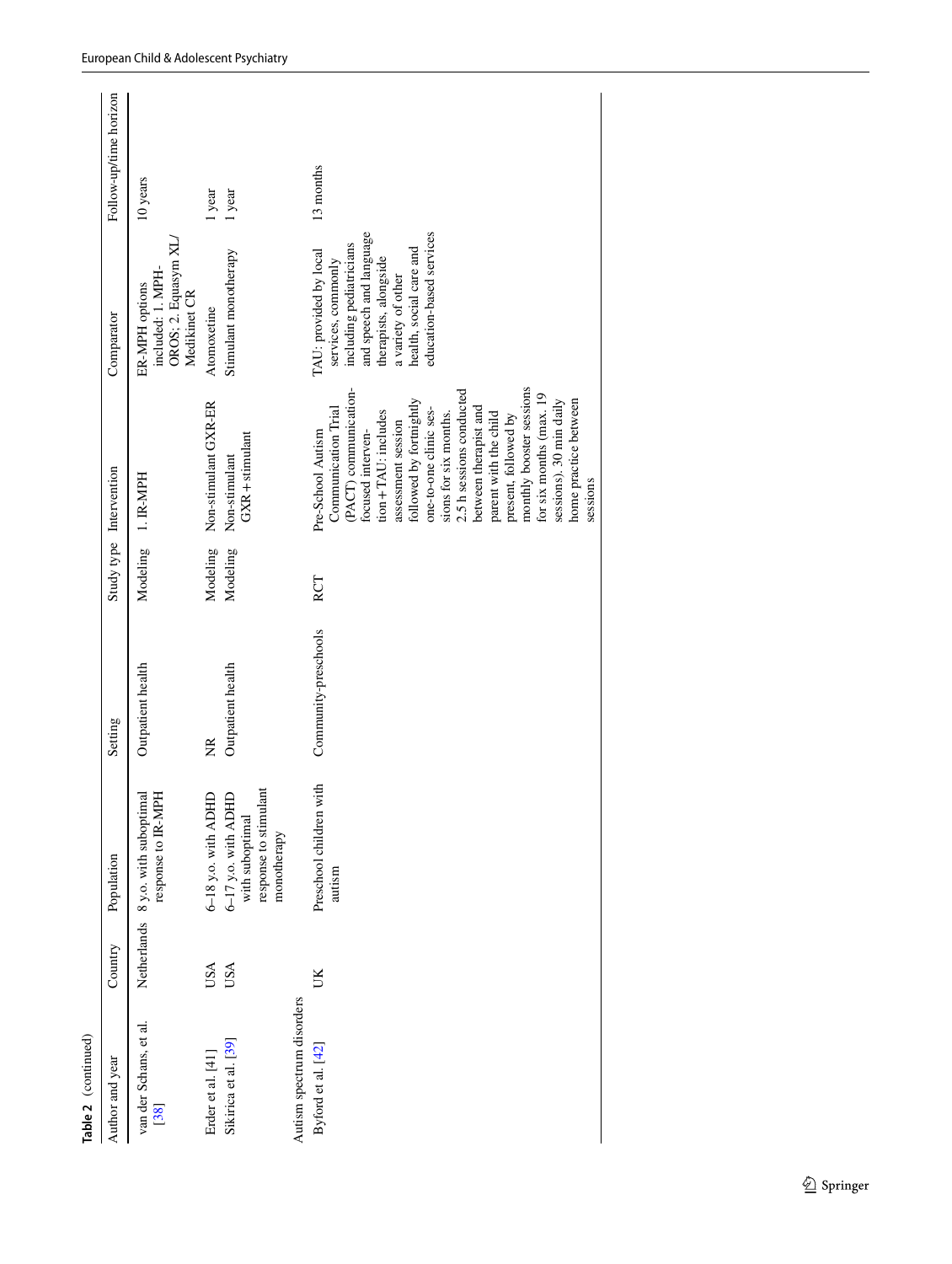| t |
|---|
| 7 |
|   |

| Table 2 (continued) |         |                                                                                    |                   |          |                                                                                                                                                                                                                       |                                                                                                                                                                                                                                                                                                                                                                                                                                                   |                        |
|---------------------|---------|------------------------------------------------------------------------------------|-------------------|----------|-----------------------------------------------------------------------------------------------------------------------------------------------------------------------------------------------------------------------|---------------------------------------------------------------------------------------------------------------------------------------------------------------------------------------------------------------------------------------------------------------------------------------------------------------------------------------------------------------------------------------------------------------------------------------------------|------------------------|
| Author and year     | Country | Population                                                                         | Setting           |          | Study type Intervention                                                                                                                                                                                               | Comparator                                                                                                                                                                                                                                                                                                                                                                                                                                        | Follow-up/time horizon |
| Penner et al. [43]  | Canada  | undifferentiated develop-<br>15-36 months with<br>mental concerns<br>Toddlers aged | Outpatient health | Modeling | Early Start Denver Model 1. Early Start Denver<br>I): children receive the<br>a 2-year period, at pre-<br>for 20 h per week over<br>intervention delivered<br>by a trained therapist<br>Intensive (ESDM-<br>diagnosis | Intervention (EIBI) con-<br>Program after diagnosis,<br>which provides an Early<br>Model Parent-delivered<br>the Autism Intervention<br>by parents in the home<br>environment; 2. Status<br>(ESDM-PD): children<br>sisting of at least 20 h<br>tice): children receive<br>intervention delivered<br>with the remainder of<br>Intensive Behavioural<br>receive 1 h per week<br>of therapist interven-<br>tion over 12 weeks,<br>Quo (current prac- | Until 65 y.o.          |
|                     |         |                                                                                    |                   |          |                                                                                                                                                                                                                       | of therapy per week                                                                                                                                                                                                                                                                                                                                                                                                                               |                        |

AAP atypical antipsychotics, ADHD attention deficit/hyperactivity disorder, ASD autism spectrum disorders, ATX atomoxetine, CLAS Child Life and Attention Skills, EIBI Early Intensive<br>Behavioural Intervention, GP General Pr *AAP atypical antipsychotics, ADHD* attention defcit/hyperactivity disorder, *ASD* autism spectrum disorders, *ATX* atomoxetine, *CLAS* Child Life and Attention Skills, *EIBI* Early Intensive *nidate* osmotic-release oral system, *NFPP* New Forest Parenting Program, PACT Pre-School Autism Communication Trial, PFT parent-focused treatment, *RCT* randomized controlled trial, *TAU*  Behavioural Intervention, *GP* General Practitioner, *GXR* guanfacine extended-release, *IR-MPH* immediate-release methylphenidate, *LDX* lisdexamfetamine dimesylate, *MPH*-*OROS methylphe*treatment-as-usual, XR-MPH extended-release methylphenidate treatment-as-usual, *XR-MPH* extended-release methylphenidate

the spectrum"

children with ASD at<br>the "more severe end of<br>the spectrum"

of therapy per week for at least 6 months, and often upwards of 2 years. The EIBI is provided to 37% of children with ASD at the ''more severe end of

and often upwards of 2 years. The EIBI is<br>provided to  $37\%$  of

for at least 6 months,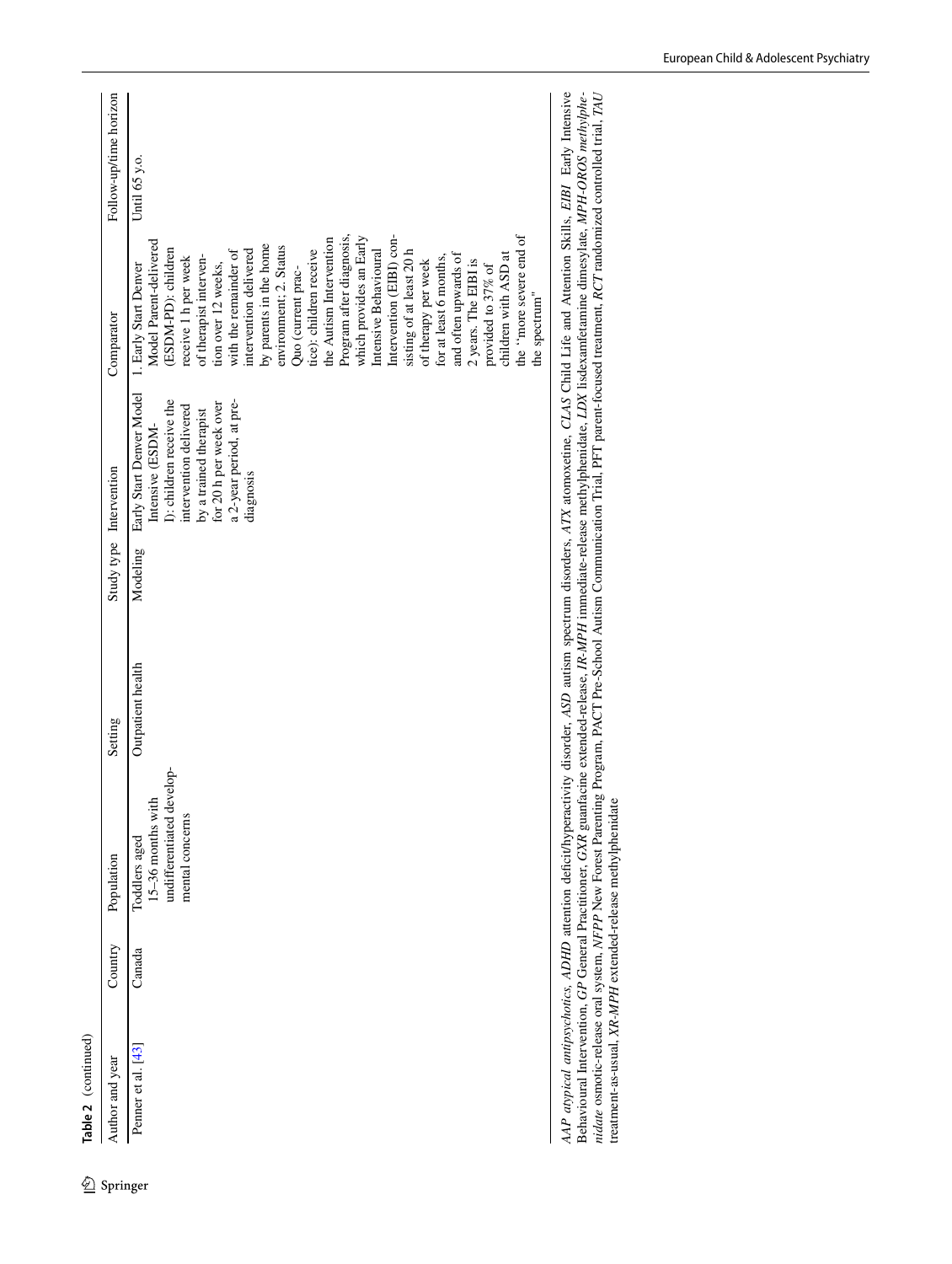<span id="page-8-0"></span>

| of evalua-<br>Type<br>tion | $\mathbf 0$<br>Analysis perspectiv | Health outcomes reported (instru-<br>ments)                                                             | Costs included                                                                                                                                                                                                                                         | Results (US\$, 2020) <sup>a</sup>                                                                                                                                                                                                                                   | Quality  |
|----------------------------|------------------------------------|---------------------------------------------------------------------------------------------------------|--------------------------------------------------------------------------------------------------------------------------------------------------------------------------------------------------------------------------------------------------------|---------------------------------------------------------------------------------------------------------------------------------------------------------------------------------------------------------------------------------------------------------------------|----------|
| CEA                        | Modified societal                  | ADHD-I cases resolved based on par- Intervention costs (clinician time<br>ent and teacher completed CSI | time); TAU: other healthcare costs<br>(medication, psychotherapy from<br>community providers), childcare,<br>parents' time attending meetings<br>and helping children with home-<br>tion time and supplies, teacher<br>to run interventions, coordina- | versus TAU, \$3,772 for PFT versus<br>than TAU. PFT had the lowest cost<br>TAU, and \$5,838 for CLAS versus<br>cantly less ADHD-I cases resolved<br>cases resolved: \$4,672 for CLAS<br>per patient (ICERs per ADHD-I<br>Both PFT and CLAS had signifi-<br>PFT).    | Moderate |
| CMA                        | Societal                           | SNAP-IV mean scores                                                                                     | services and parental time off work<br>mental health services); extra edu-<br>health visitors, GPs, pediatric and<br>Health care services (health clinics,<br>cational provision (school nurses,<br>educational psychologist); social<br>work          | deliver than IY. No costs estimated<br>delivered NFPP was less costly to<br>No differences between NFPP, IY<br>cal effectiveness. Individually<br>and TAU with regards clini-<br>for TAU                                                                            | Good     |
| CUA                        | <b>NHS</b>                         | QALY (EQ5D)                                                                                             | pediatrician, nurse, blood work and<br>Health care costs (GP, psychiatrist,<br>other exams) and drug costs                                                                                                                                             | and adolescents who are inadequate<br>$(ICER = $3,017/QALY$ at a WTP<br>tive treatment option for children<br>NHS, LDX provides a cost-effec-<br>responders to methylphenidate<br>From the perspective of the UK<br>of \$33,485/QALY)                               | Good     |
| CUA                        | Third party payer                  | QALY (PedsQL)                                                                                           | emergency room visits, outpatient<br>Health care costs (hospitalizations,<br>visits), prescription drug costs                                                                                                                                          | AAPs were less effective and more<br>costly than clonidine/guanfacine<br>and atomoxetine                                                                                                                                                                            | Good     |
| CUA                        | Public health system               | QALY (HUI)                                                                                              | Treatment costs (drug and outpatient)                                                                                                                                                                                                                  | ADHD patients from the Brazilian<br>ICER = $$10,070/QALY$ (children);<br>\$13,145/QALY (adolescents) at a<br>public health system perspective.<br>IR-MPH treatment of children and<br>adolescents is cost-effective for<br>WTP of \$38,264/QALY                     | Good     |
| <b>CUA</b>                 | Societal                           | QALY (TTO and VAS)                                                                                      | fills, emergency department visits<br>and hospitalizations), medication,<br>Health care services (primary care,<br>mental health visits, pharmacy<br>productivity losses for parents                                                                   | long-acting stimulant monotherapy<br>in the treatment of children with<br>long-acting stimulants is a cost-<br>GXR as an adjunctive therapy to<br>effective strategy compared to<br>ADHD. 100% cost-effective<br>at WTP = $$45,677/QALY$ .<br>$ICER = $21,669/QALY$ | Good     |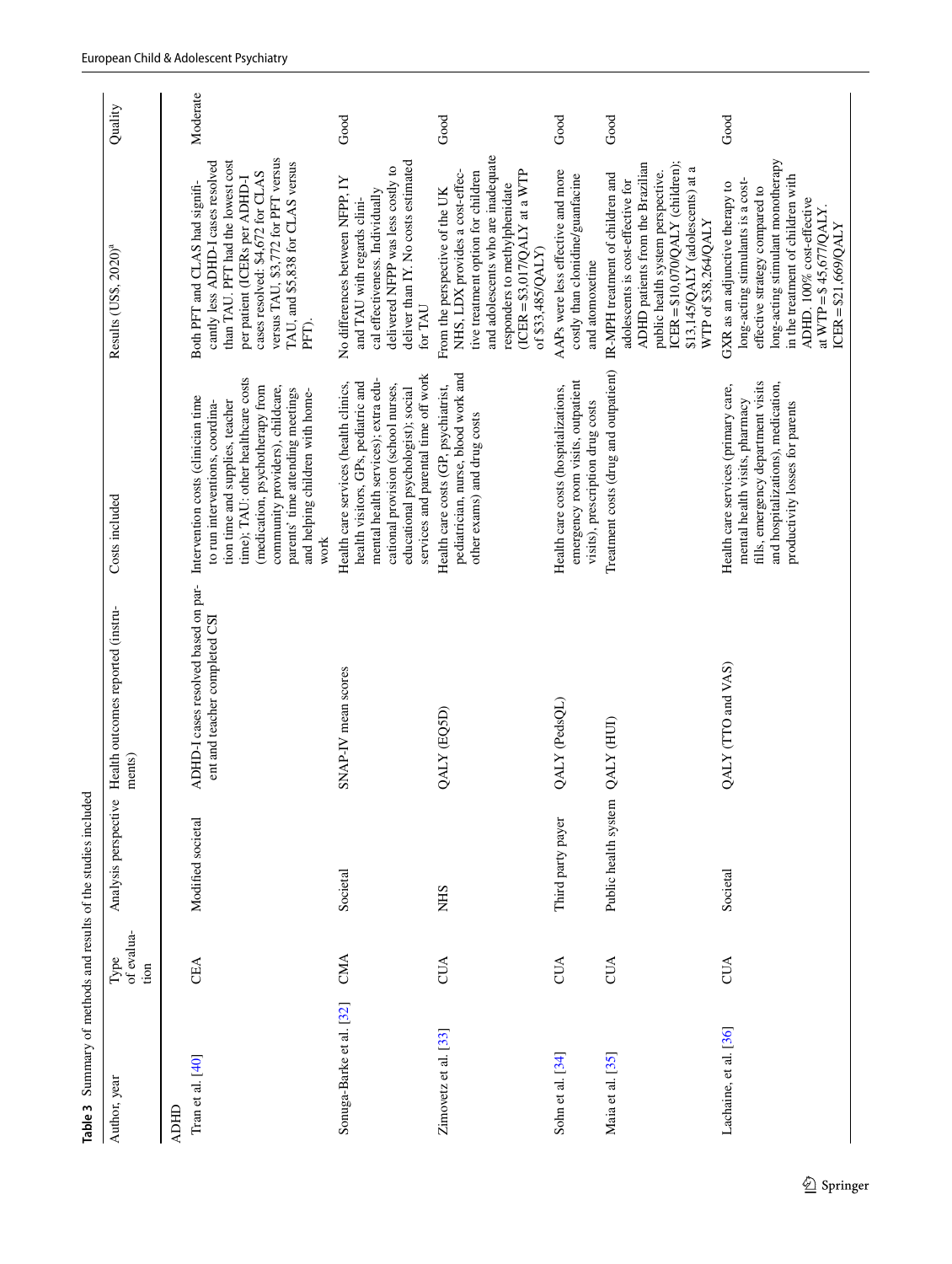|            | Table 3 (continued)                             |                            |                            |                                                                                                                  |                                                                                                                                                                                                                                                                                                                                                             |                                                                                                                                                                                                                                                      |               |
|------------|-------------------------------------------------|----------------------------|----------------------------|------------------------------------------------------------------------------------------------------------------|-------------------------------------------------------------------------------------------------------------------------------------------------------------------------------------------------------------------------------------------------------------------------------------------------------------------------------------------------------------|------------------------------------------------------------------------------------------------------------------------------------------------------------------------------------------------------------------------------------------------------|---------------|
| 2 Springer | Author, year                                    | of evalua-<br>Type<br>tion | Analysis perspective       | Health outcomes reported (instru-<br>ments)                                                                      | Costs included                                                                                                                                                                                                                                                                                                                                              | Results (US\$, 2020) <sup>a</sup>                                                                                                                                                                                                                    | Quality       |
|            | Schawo et al. [37]                              | CUA                        | Societal                   | QALY (EQSD)                                                                                                      | teacher and home training, behavior<br>therapy child, social skills training,<br>educational support, special educa-<br>alization, psychoeducation, parent/<br>tions), outpatient costs, institution-<br>Treatment costs (drug and consulta-<br>physical therapy, criminal justice,<br>tion, productivity losses parents,<br>out-of pocket medical expenses | For children responding suboptimally<br>on compliance is worth the money.<br>cost-effective ranges between 93<br>and 99%. Cost savings of \$7,938<br>beneficial effect of MPH-OROS<br>The probability of OROS being<br>to treatment with IR-MPH, the | Good          |
|            | van der Schans, et al. [38]                     | <b>CUA</b>                 | Societal                   | QALY (TTO and VAS)                                                                                               | intervention, and special education)<br>medical costs of the mother, absen-<br>Medication costs, other direct costs<br>(medical consultation, behavioral<br>and indirect costs (due to direct<br>teeism and presenteeism)                                                                                                                                   | of \$5,748 and \$7,390, respectively.<br>CR led to per-patient cost-savings<br>OROS or Equasym XL/Medikinet<br>patients from IR-MPH to MPH-<br>Switching suboptimally treated<br>over a 10-year treatment span                                       | $_{\rm Good}$ |
|            | Erder et al. [41]                               |                            | CEA, CUA Third party payer | ADHD-RS-IV total score, QALY<br>as patients with 25% reduction in<br>Proportion of responders, defined<br>(EQ5D) | Drug costs and other medical costs                                                                                                                                                                                                                                                                                                                          | GXR is cost-effective compared with<br>in children and adolescents. ICER:<br>ATX for the treatment of ADHD<br>of \$50,000/QALY); \$1,005 per<br>\$12,357/QALY gained (WTP<br>responder                                                               | Moderate      |
|            | Sikirica et al. [39]                            | CUA                        | Third party payer          | QALY (TTO and VAS)                                                                                               | Drug costs and other medical costs                                                                                                                                                                                                                                                                                                                          | effectiveness at a WTP of \$50,000/<br>QALY. 94.6% probability of cost-<br>with stimulants is a cost-effective<br>treatment compared to stimulant<br>monotherapy. ICER = \$37,780/<br>The adjunctive therapy of GXR<br><b>QALY</b>                   | Good          |
|            | Autism spectrum disorders<br>Byford et al. [42] | CEA                        | Societal                   | in ADOS-G social communication<br>Clinically meaningful improvement<br>algorithm score                           | Health care (intervention, speech and<br>hospital-based services), education,<br>productivity losses, parental out-of-<br>language, community health, meds,<br>childcare, social services, parental<br>pocket expenses, informal care                                                                                                                       | Non-significant improvements in out-<br>come. Larger health, education and<br>versus TAU. Total cost lower when<br>burden on parents is included. No<br>evidence for investment in PACT<br>social services for PACT+TAU<br>$+TM$                     | Good          |
|            | Penner et al. [43]                              | CEA                        | Societal                   | Dependency-free life years (DFLYs) <sup>b</sup>                                                                  | Intervention costs, special education,<br>support and healthcare, caregiver<br>special services at home, income<br>costs, productivity losses for<br>children                                                                                                                                                                                               | Pre-diagnosis ASD-targeted interven-<br>tion may be associated with cost<br>savings (between \$21,011 and<br>\$52,985) compared to current<br>Ontario service models                                                                                 | Good          |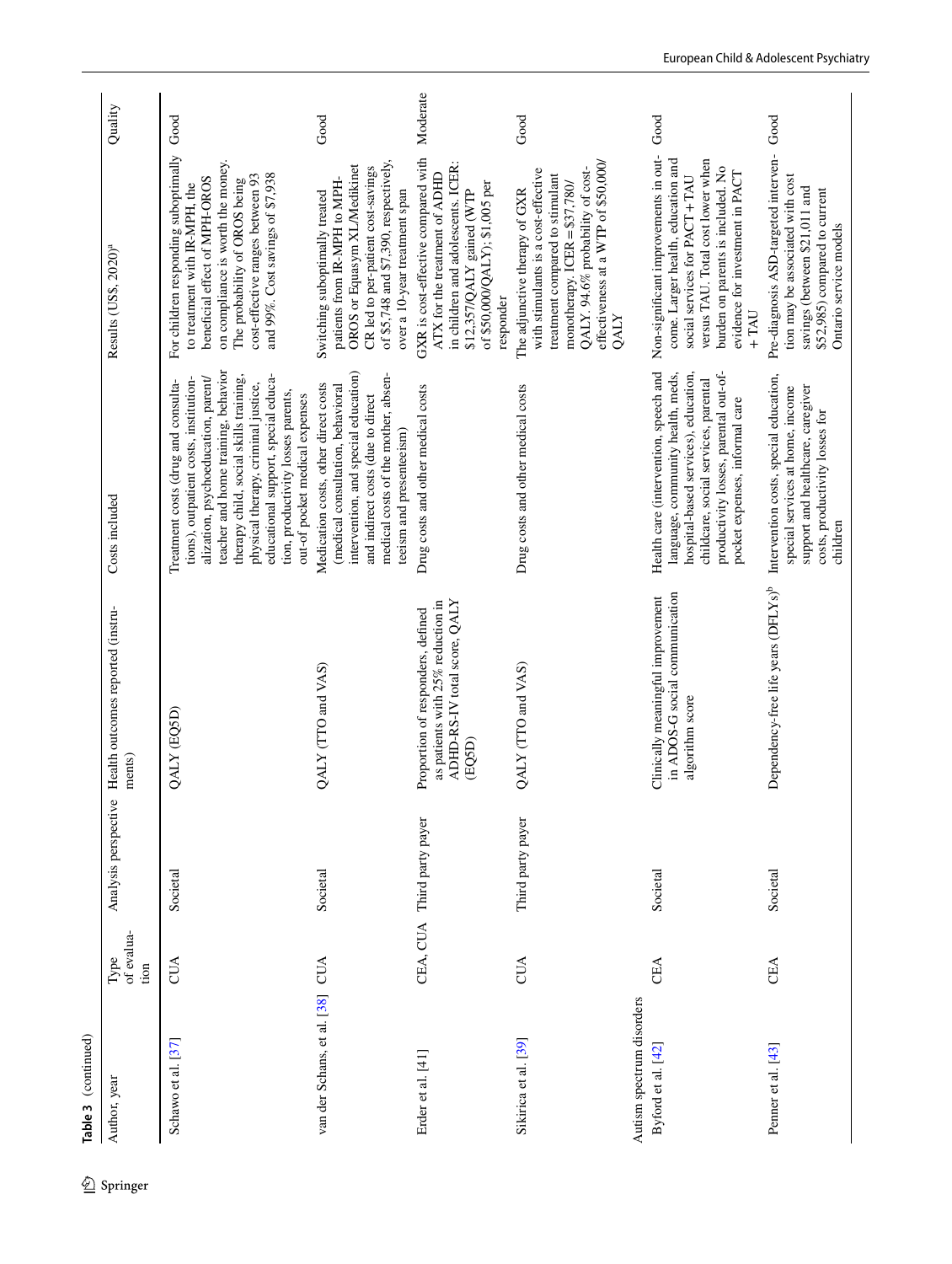ADHD rating scale, *ADOS-G* autism diagnostic observation schedule-generic, ASD Autism spectrum disorder, ATX atomoxetine, CEA cost-effectiveness analysis, CLAS Child Life and Attention Skills, CMA cost-minimization analysis, CSI Child Symptom Inventory, CUA cost-utility analysis, tion Trial, *PedsQL* Pediatric Quality of Life Inventory, *PFT* parent-focused treatment, QALY quality adjusted life year, *SNAP-IV* Swanson Nolan and Pelham, *TAU* treatment as usual, *TTO* time disorder, ATX atomoxetine, CEA cost-effectiveness analysis, CLAS Child Life and Attention Skills, CMA cost-minimization analysis, CSI Child Symptom Inventory, CUA cost-utility analysis, EQ5D Euroqol 5 dimensions, GXR guanfacine extended release, HUI health utilities index, ICER incremental cost-effectiveness ratio, IR-MPH immediate-release methylphenidate, LDX Lisdex-EQ5D Euroqol 5 dimensions, GXR guanfacine extended release, HUI health utilities index, ICER incremental cost-effectiveness ratio, IR-MPH immediate-release methylphenidate, LDX Lisdexamfetamine dimesylate, MPH-OROS methylphenidate osmotic-release oral system, NFPP New Forest Parenting Program, NHS National Health Service, PACT Pre-school Autism Communicaamfetamine dimesylate, *MPH-OROS* methylphenidate osmotic-release oral system, *NFPP* New Forest Parenting Program, *NHS* National Health Service, *PACT* Pre-school Autism Communica-Swanson Nolan and Pelham. TAU treatment as usual. TTO time AAP atypical antipsychotics, ADHD attention deficit/hyperactivity disorder, ADHD-RS-IV ADHD rating scale, ADOS-G autism diagnostic observation schedule-generic, ASD Autism spectrum tion Trial, *PedsQL* Pediatric Quality of Life Inventory, PFT parent-focused treatment, QALY quality adjusted life year, SNAP-IV *AAP atypical antipsychotics, ADHD attention defcit/hyperactivity disorder, ADHD-RS-IV*  trade off, VAS visual analogue scale, WTP willingness-to-pay trade of, *VAS* visual analogue scale, *WTP* willingness-to-pay

aAll costs converted to 2020 US\$ from original currency using a conversion rate based on Purchasing Power Parities (PPP) for gross domestic product from [http://eppi.ioe.ac.uk/costconversion/](http://eppi.ioe.ac.uk/costconversion/default.aspx) All costs converted to 2020 US\$ from original currency using a conversion rate based on Purchasing Power Parities (PPP) for gross domestic product from http://eppi.ioe.ac.uk/costconversion. default.aspx [default.aspx](http://eppi.ioe.ac.uk/costconversion/default.aspx)

A DFLY was defined as a year of life with a similar level of independence as a typically developing individual bA DFLY was defned as a year of life with a similar level of independence as a typically developing individual

If more than one perspective, the broadest perspective was indicated If more than one perspective, the broadest perspective was indicated

# **Interventions and comparators**

Among the high-quality studies, we identifed one study that evaluated behavioral parenting interventions and seven studies that evaluated pharmacotherapy. The former com pared the New Forest Parenting Program (NFPP) and the Incredible Years (IY) to TAU, defned as diferent levels of standard support, parent training and education [\[32](#page-14-19)]. Three pharmacotherapy studies evaluated the economic value of diferent formulations of methylphenidate (MPH), a stimu lant medication [\[35,](#page-14-24) [37](#page-14-28), [38](#page-14-29)]. Two studies compared MPH with an immediate-release (IR) preparation to different formulations of extended-release (ER) MPH [[37](#page-14-28), [38\]](#page-14-29), and one study compared it to the natural course of disease [\[35](#page-14-24)]. Four studies evaluated the economic value of non-stimulant medications: guanfacine extended-release (GXR-ER), and lisdexamfetamine dimesylate (LDX) [[33](#page-14-25), [34,](#page-14-26) [36](#page-14-27), [39\]](#page-14-20). Two investigated the added value of non-stimulant therapy (GXR-ER) adjunctive to stimulant therapy compared to stimulant monotherapy [[36](#page-14-27), [39\]](#page-14-20). One study compared non-stimulant medications (LDX) to atomoxetine (ATX) [[33](#page-14-25)]; and one study compared AAPs (aripiprazole, olanzapine, paliperi done, quetiapine, risperidone, and ziprasidone) with other [non](#page-14-26)-stimulant medications (ATX and clonidine/guanfacine) [[34\]](#page-14-26).

Among the moderate-quality studies, one study evalu ated a psychosocial program including parent, teacher and child components and compared it to the same program with a parent-only component and to treatment-as-usual (TAU), which consisted of conventional treatment by community providers [[40](#page-14-21)]; and one study compared non-stimulant medi cation (GXR-ER) to atomoxetine (ATX) [\[43\]](#page-15-0).

# **Evaluation framework and measures of efectiveness**

Among the good-quality studies, seven were modeling exer cises [[33](#page-14-25) [–39](#page-14-20)] and simulated the costs and benefts of phar macotherapies over diferent time horizons. Four of these studies had a time horizon of 1 year [[33,](#page-14-25) [34,](#page-14-26) [36,](#page-14-27) [39](#page-14-20) ] **,** and three had time horizons between 6 and 12 years [\[35,](#page-14-24) [37,](#page-14-28) [38](#page-14-29) ] **.** One study was an RCT with a time horizon of 6 months [[32](#page-14-19) ] **.**

Most studies  $(n=7)$  were CUAs and used QALYs as their primary outcome. QALYs were calculated using direct  $(n=3)$  and indirect methods  $(n=3)$ . Among those using indirect methods, two studies used the EQ5D generic HRQoL instrument (parent proxy) [[33](#page-14-25), [37\]](#page-14-28), and one study used the Health Utilities Index (HUI) (parent proxy) [\[35](#page-14-24)]. Three studies included utilities derived using direct methods from the general public (TTO or a visual analogue scale (VAS)) [\[36,](#page-14-27) [38,](#page-14-29) [39\]](#page-14-20). One study estimated QALYs based on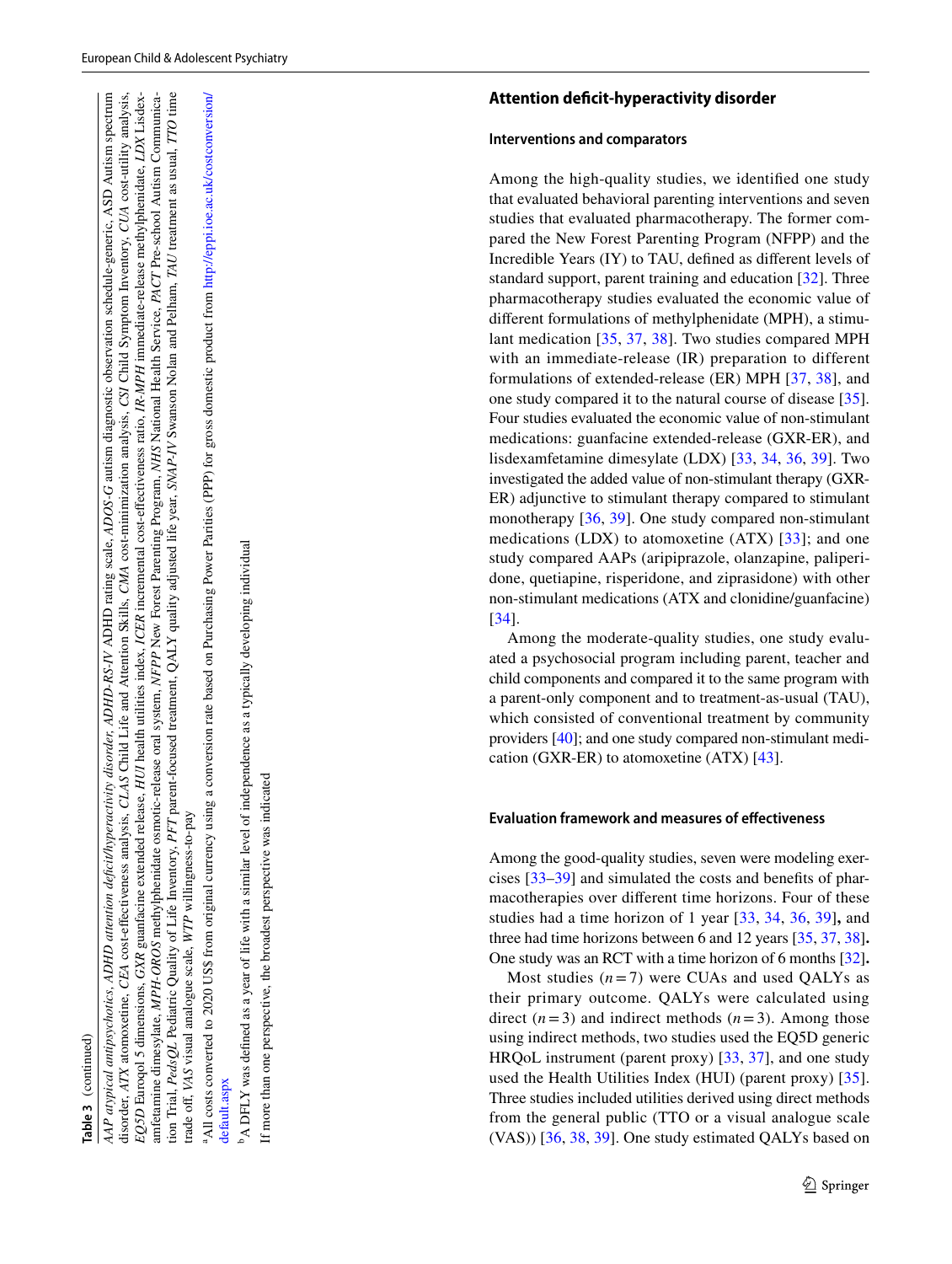utilities sourced from the literature [[34\]](#page-14-26). One study [\[32](#page-14-19)] conducted a CMA, and used mean scores on a validated measure of ADHD symptoms, the SNAP-IV (Swanson, Nolan, and Pelham Questionnaire) [\[44\]](#page-15-1), as the outcome.

Both moderate-quality studies [[41](#page-14-22),[41](#page-14-22)] were CEA and used the proportion of treatment responders as the outcome, with response defned as improvement in scores from a rating scale based on DSM-IV criteria. One of these studies also included QALYs measured using the EQ5D [\[41](#page-14-22)]. Both studies had short time horizons up to 1 year.

#### **Costing perspectives**

Among the good-quality studies, four out of the ten studies reported taking a societal perspective [[32,](#page-14-19) [36](#page-14-27)–[38\]](#page-14-29), and included both healthcare costs and some form of caregiver productivity losses, mostly due to absence from work. Three of these [[32](#page-14-19), [37,](#page-14-28) [38](#page-14-29)] also included education. Five studies reported a payer perspective [\[34](#page-14-26), [39\]](#page-14-20), a public health system [[35\]](#page-14-24) and a UK national health service (NHS) perspective [\[33\]](#page-14-25) and included only drug and other healthcare costs.

Of the moderate-quality studies, one [\[41](#page-14-22)] reported a payer perspective and included drug and other healthcare costs; and one [\[40](#page-14-21)] reported taking a US modifed societal perspective and included both healthcare costs and parents' time costs for attending meetings and providing homework help.

#### **Results of the studies**

Among the good-quality studies targeting ADHD, one found no diferences in outcomes between two group-based parenting interventions, NFPP and IY, and TAU [\[32\]](#page-14-19), with NFPP being cheaper to deliver than the IY. Among the studies evaluating pharmacotherapy, Maia et al. [\[35](#page-14-24)] found that treatment with IR-MPH was cost-efective for children and adolescents with ADHD compared to the natural course of disease (do-nothing) (ICER=\$10,070/QALY for children and \$13,145/QALY for adolescents). Two studies [[37](#page-14-28), [38\]](#page-14-29) found that treatment with ER-MPH for children responding suboptimally to IR-MPH improved quality-of-life and saved money compared to no treatment. Two studies evaluating non-stimulant therapy adjunctive to stimulant therapy demonstrated its cost-efectiveness for treating children with suboptimal response to stimulant monotherapy (ICERs ranging between \$21,669/QALY [[36\]](#page-14-27) and \$37,780/QALY [[39\]](#page-14-20)). A study comparing two non-stimulant drugs [[33](#page-14-25)] demonstrated that non-stimulant LDX (ICER =  $$3,017/QALY$ ) was costefective, compared to non-stimulant ATX for those with inadequate response to MPH. Sohn et al. [[34](#page-14-26)] concluded that APPs were less efective and more costly than other non-stimulant drugs such as clonidine/guanfacine and ATX for children and adolescents with ADHD who failed initial stimulant treatment.

Among the moderate-quality studies, Tran et al. [\[40\]](#page-14-21) found that both a parent-focused treatment and an integrated parent, teacher and child treatment for 7- to 11-year-olds with inattentive type ADHD cost more but resolved more ADHD cases than community-based TAU, with the parentfocused treatment being the cheapest alternative. Erder et al.  $[41]$  $[41]$  $[41]$  demonstrated that non-stimulant GXR-ER (ICER = \$12,357/QALY) was cost-efective compared to non-stimulant ATX for those with inadequate response to MPH.

#### **Autism spectrum disorder**

Both studies evaluating ASD interventions were of good quality. Byford et al. [[42\]](#page-14-23) investigated the within-trial costefectiveness of adding a communication-focused intervention for preschool children and their parents to TAU, compared to TAU alone. TAU consisted of standard-provided local services including pediatricians and speech and language therapists, alongside other health, social care and education-based services. Costs were collected from a societal perspective over 13 months and included healthcare, education, childcare, and social services costs, as well as parental out-of-pocket expenses, productivity losses and informal care costs. The study showed a non-signifcant improvement in autism symptoms (measured by the Autism Diagnostic Observation Schedule-Generic (ADOS-G) social communication score  $[45]$  $[45]$ , and significantly higher health, education and social service use costs for the intervention plus TAU compared with TAU alone. The diference in total costs became smaller and non-signifcant when adding parental indirect costs, however, results did not provide support for investing in the intervention.

Penner et al. [\[43\]](#page-15-0) modeled the cost-effectiveness of two pre-diagnosis management strategies for toddlers with early warning fags of ASD. The study compared two generic developmental early intervention (EI) programs to the current practice in Ontario*,* which involved service models ofering limited access to EI after diagnosis and to a small fraction of children with ASD at the more severe end of spectrum. These two management strategies combined behavioral and developmental approaches into treatment, with one being delivered fully by a therapist (Early Start Denver Model Intensive (ESDM-I)) and the other being delivered by both therapists and parents (Early Start Denver Model Parent-delivered (ESDM-PD)) at pre-diagnosis. The perspective was societal, and included costs for the intervention, special education, special services at home, and healthcare, as well as children's lost productivity during adulthood, and costs of caregiver time to support the child. Costs and benefts were modeled through age 65. The study reported that EI targeting children with suspected ASD may be associated with cost-savings compared to current practice in Ontario, Canada.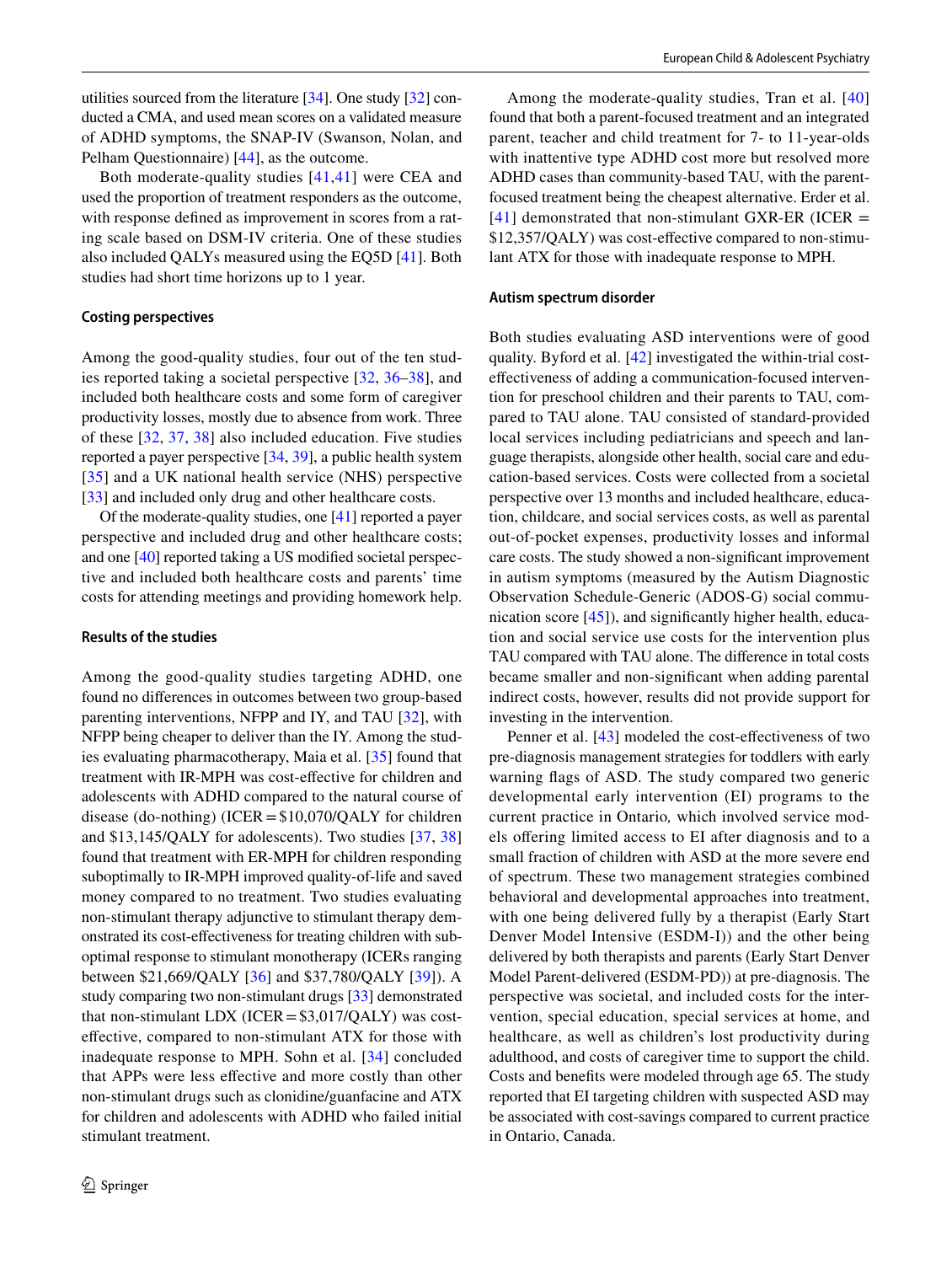## **Discussion**

This review aimed to synthetize the economic evidence for ADHD and ASD interventions in children and adolescents. In the last decade, 12 studies of good to moderate quality on the cost-efectiveness of ADHD and ASD interventions were published. Among the studies of good quality targeting ADHD, seven evaluated the economic value of pharmacotherapy and one investigated behavioral parenting interventions. Two economic evaluations of ASD interventions of good quality were published: a communication intervention and EI. Among the studies of moderate quality targeting ADHD, one evaluated pharmacotherapy and one investigated a psychosocial intervention.

Overall, available good to moderate-quality studies support the cost-efectiveness of behavioral interventions for younger children with ADHD. Studies also demonstrated positive clinical and economic results for stimulant medication (LDX, MPH-ER) versus IR-stimulants for children with suboptimal response to IR-stimulant treatment [[33,](#page-14-25) [37,](#page-14-28) [38](#page-14-29)], and for non-stimulants (GXR-ER) as adjunctive therapy to stimulant monotherapy for children with suboptimal response to stimulants [\[36,](#page-14-27) [39\]](#page-14-20).

The evidence from studies investigating the cost-efectiveness of behavior management strategies for younger children with ASD, however, is mixed. Early intervention programs for children with suspected ASD were cost-efective, but communication-focused therapy for preschool children with ASD was not. The latter required a substantial investment of healthcare resources and did not improve health or result in cost savings in the healthcare or other sectors.

Although of moderate-to-good quality, the studies focusing on ADHD and ASD have important methodological diferences, which reduce comparability. For instance, the analysis perspective determines the scope of the costs that are included in the analysis. Comparing the results of economic evaluations conducted from diferent perspectives can give diferent insights on how costs included impact on costefectiveness conclusions. Only four out of the ten studies targeting ADHD took a societal perspective and included costs outside the healthcare sector. This is a limitation of the current evidence base. Capturing the economic impacts of ADHD on relevant sectors of society is crucial for estimating the full economic value  $[46]$  $[46]$  of an intervention given the impact of ADHD on the educational sector, future earnings and employment of the child, and increased crime and substance abuse  $[6, 47, 48]$  $[6, 47, 48]$  $[6, 47, 48]$  $[6, 47, 48]$  $[6, 47, 48]$  $[6, 47, 48]$ . This is true for ASD as well, where school costs comprise the largest category for children, and productivity losses for parents and for children themselves as they become adults, are important costs related to the illness [\[8](#page-13-6)]. Taking narrower perspectives other than the societal may lead to recommendations that are detrimental to these children. All ASD studies in our review were conducted from the societal perspective.

In addition, no studies in our review captured the impact of ADHD or ASD on parents' health and quality-of-life. Current economic evaluation guidelines from the USA [\[49](#page-15-6)], Canada  $[31]$  $[31]$  $[31]$ , the UK  $[30]$  $[30]$  $[30]$ , and the Netherlands  $[50]$  recommend the inclusion of family costs and health "spillover efects" when relevant. Both ASD and ADHD can substantially impact parents' quality-of-life and mental health [\[51](#page-15-8)]. As a result, these impacts should be included in economic evaluations that focus on these disorders. Including family spillover effects in CEAs can meaningfully change the value of an intervention [[52](#page-15-9)]. In a review of pediatric CEAs, the inclusion of family spillover efects in the evaluation made the cost-efectiveness of interventions more favorable 75% of the time [[53\]](#page-15-10).

The time horizon of the analyses was also quite heterogeneous, with most studies looking at costs and outcomes over short timeframes. Like study perspective, time horizon can have substantial infuence on the results of an economic evaluation. On average, extending the time horizon of economic evaluations leads to more favorable estimates of value [[54\]](#page-15-11), and this is particularly important when the impact of an intervention may extend into the future, as is the case for most psychosocial/behavioral interventions for ASD and ADHD. Often, however, trials do not have follow-up periods that are long enough to evaluate how long the efectiveness of an intervention persists over time. There is also a paucity of data from other sources to be able to model the longer term costs and consequences of child/adolescent ADHD or ASD into adulthood. Capturing health and economic impacts over the long-term would provide better grounds to decision-making, considering the known impacts of ADHD and ASD across the individual's life span.

In our review, three studies calculated QALYs using direct methods, and four used indirect methods. Costefectiveness guidelines in most countries recommend indirect methods, and the use of a generic HRQoL instrument to measure QALYs [\[30,](#page-14-17) [31\]](#page-14-18). In the context of ASD and ADHD, however, the most common instruments used to measure QALYs may not be appropriate. For example, the EQ5D measures HRQoL based on 5 domains of health: mobility, self-care, usual activities, pain/discomfort, and anxiety/depression [[55](#page-15-12)]. This instrument may not fully capture the elements of HRQoL most relevant to children with ASD, including social, communication, and behavior problems, or ADHD, including inattention, hyperactivity, and impulsivity. Importantly, instruments such as the EQ5D have not been validated for use in children and adolescents. Although the EQ5D is recommended by international guidelines as the preferred method for measuring utilities in adults, no specifc recommendations have been given on preferred instruments for measuring utilities in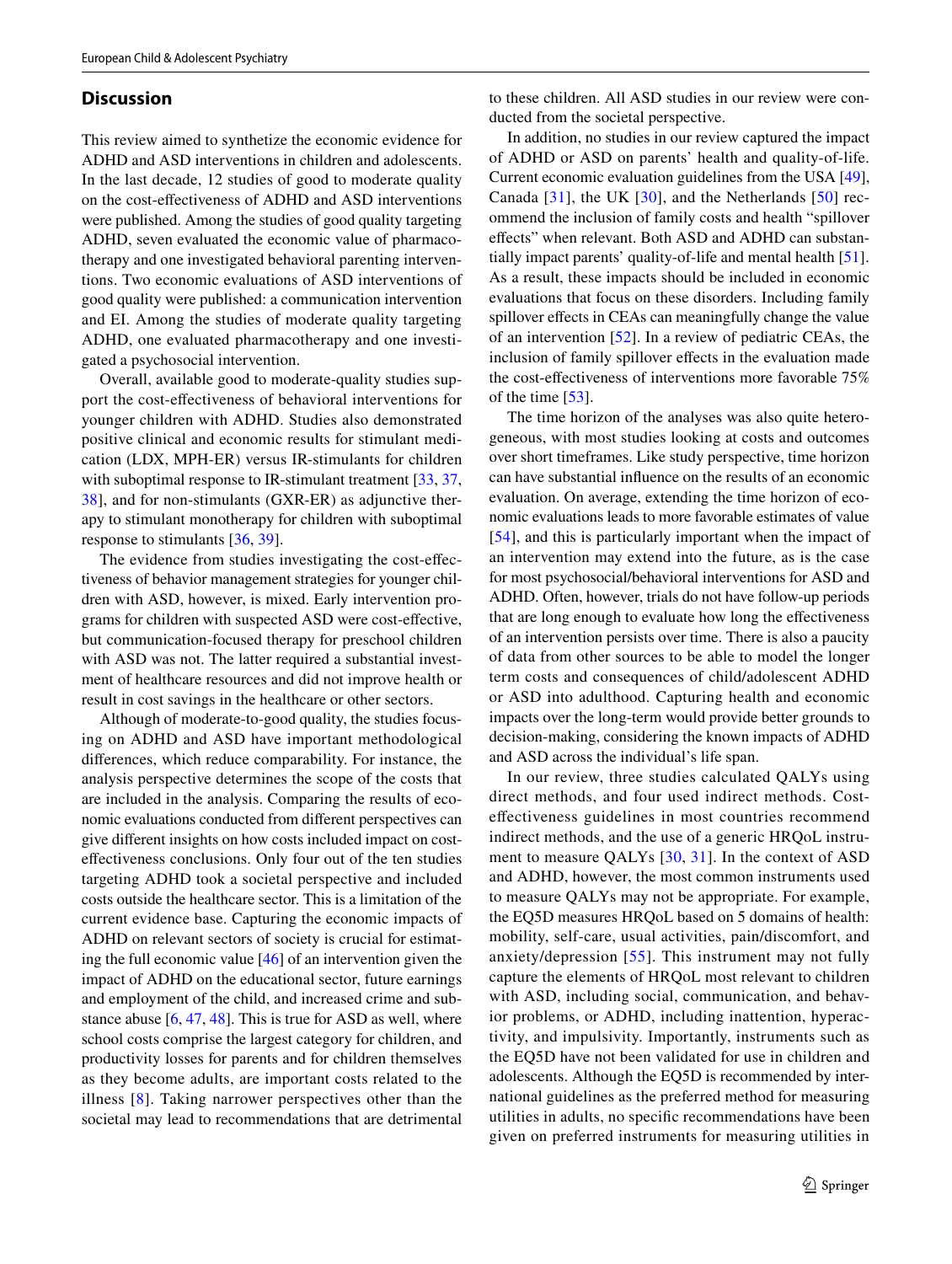younger populations [[30](#page-14-17)]. A few MAUIs exist that have been developed or adapted for use in younger populations. Examples are the HUI, the EQ5D-Y (youth version), the 16D and 17D, the Assessment of quality-of-life 6 Dimensions (AQoL-6D) Adolescent version and the Child Health Utility 9 Dimensions (CHU9D) [[56](#page-15-13)]. Although many have been used in clinical and public health intervention studies to estimate QALYs for younger populations across diferent diseases [[56](#page-15-13)], several methodological diferences exist among them in terms of recommended age for application, dimensions included, and methods and populations used to derive utilities. For young populations with ASD/ADHD, appropriate MAUIs should include dimensions relevant to these populations, and although existing MAUIs, such as the 16D, 17D, AQoL-6D and CHU9D, cover a few aspects related to mental health, they may miss specifc disease related changes. Importantly, no MAUI currently exists for assessing HRQoL in children younger than the age of fve. Future research should focus on employing and developing instruments to capture meaningful changes in outcomes for the NDD population.

There is a need for the use of economic evaluations to assess the value of interventions for children with NDDs, a population with increasing demands for healthcare and other societal services [[57](#page-15-14)]. This review revealed the limited information we currently have on the cost-efectiveness of interventions for ADHD and, in particular ASD. In addition, the limitations in methods used in the available studies are in line with a recent overview of economics and mental health by Knapp et al. [[58\]](#page-15-15), emphasizing similar shortcomings, including narrow costing perspectives, short follow-up periods, and lack of inclusion of "spillover efects" on carers and family. Given the health and economic burden of ASD and ADHD, more high-quality health economic data are needed to allow decision makers to develop policies and guidelines promoting cost-efective and clinically efective interventions for these children and their families.

**Acknowledgements** The authors thank Amey Rane, who was an intern at Tufts Medical Center, Boston, MA, USA, at the time of this study, Mami Fukaya, at the Nagoya University, Japan, and Miki Kuwabara at the School of Public Health, University of Tokyo, Japan, for their contribution to data extraction. The authors would also like to thank Myron Belfer, and Kerim Munir, at the Boston Children's Hospital, Boston, MA, USA, and the Greenwich Expert Group for their support and guidance on this project.

**Author contributions** FS drafted the manuscript. All the authors contributed to the conception of the study, data collection, interpretation of results and approved the fnal manuscript.

**Funding** Open access funding provided by Uppsala University. There was no funding source for this study.

#### **Compliance with ethical standards**

**Conflict of interest** The authors declare that they have no confict of interest.

**Ethical standard** The manuscript does not contain clinical studies or patient data.

**Open Access** This article is licensed under a Creative Commons Attribution 4.0 International License, which permits use, sharing, adaptation, distribution and reproduction in any medium or format, as long as you give appropriate credit to the original author(s) and the source, provide a link to the Creative Commons licence, and indicate if changes were made. The images or other third party material in this article are included in the article's Creative Commons licence, unless indicated otherwise in a credit line to the material. If material is not included in the article's Creative Commons licence and your intended use is not permitted by statutory regulation or exceeds the permitted use, you will need to obtain permission directly from the copyright holder. To view a copy of this licence, visit<http://creativecommons.org/licenses/by/4.0/>.

## **References**

- <span id="page-13-0"></span>1. American Psychiatric Association (2013) Diagnostic and statistical manual of mental disorders (DSM-5), 5th edn, Arlington
- <span id="page-13-1"></span>Reiss AL (2009) Childhood developmental disorders: an academic and clinical convergence point for psychiatry, neurology, psychology and pediatrics. J Child Psychol Psychiatry 50:87–98. [https://](https://doi.org/10.1111/j.1469-7610.2008.02046.x) [doi.org/10.1111/j.1469-7610.2008.02046.x](https://doi.org/10.1111/j.1469-7610.2008.02046.x)
- <span id="page-13-2"></span>3. Thomas R, Sanders S, Doust J et al (2015) Prevalence of attention-deficit/hyperactivity disorder: a systematic review and metaanalysis. Pediatrics 135:e994-1001. [https://doi.org/10.1542/](https://doi.org/10.1542/peds.2014-3482) [peds.2014-3482](https://doi.org/10.1542/peds.2014-3482)
- <span id="page-13-3"></span>4. Quintero J, Ramos-Quiroga JA, Sebastián JS et al (2018) Health care and societal costs of the management of children and adolescents with attention-deficit/hyperactivity disorder in Spain: a descriptive analysis. BMC Psychiatry 18:40
- 5. Pelham WE, Foster EM, Robb JA (2007) The economic impact of attention-deficit/hyperactivity disorder in children and adolescents. J Pediatr Psychol 32:711–727. [https://doi.org/10.1093/jpeps](https://doi.org/10.1093/jpepsy/jsm022) [y/jsm022](https://doi.org/10.1093/jpepsy/jsm022)
- <span id="page-13-4"></span>6. Le HH, Hodgkins P, Postma MJ et al (2014) Economic impact of childhood/adolescent ADHD in a European setting: the Netherlands as a reference case. Eur Child Adolesc Psychiatry 23:587– 598.<https://doi.org/10.1007/s00787-013-0477-8>
- <span id="page-13-5"></span>7. Matza LS, Paramore C, Prasad M (2005) A review of the economic burden of ADHD. Cost Ef Resour Alloc 3:5. [https://doi.](https://doi.org/10.1186/1478-7547-3-5) [org/10.1186/1478-7547-3-5](https://doi.org/10.1186/1478-7547-3-5)
- <span id="page-13-6"></span>8. Lavelle TA, Weinstein MC, Newhouse JP et al (2014) Economic burden of childhood autism spectrum disorders. Pediatrics 133:e520–e529.<https://doi.org/10.1542/peds.2013-0763>
- <span id="page-13-7"></span>9. Ganz ML (2007) The lifetime distribution of the incremental societal costs of autism. Arch Pediatr Adolesc Med 161:343–349. <https://doi.org/10.1001/archpedi.161.4.343>
- <span id="page-13-8"></span>10. Cidav Z, Munson J, Estes A et al (2017) Cost offset associated with Early Start Denver Model for children with autism. J Am Acad Child Adolesc Psychiatry 56:777–783. [https://doi.](https://doi.org/10.1016/j.jaac.2017.06.007) [org/10.1016/j.jaac.2017.06.007](https://doi.org/10.1016/j.jaac.2017.06.007)
- <span id="page-13-9"></span>11. Motiwala SS, Gupta S, Lilly MB et al (2006) The cost-efectiveness of expanding intensive behavioural intervention to all autistic children in Ontario: in the past year, several court cases have been brought against provincial governments to increase funding for intensive behavioural intervention. Healthc Policy 1:135–151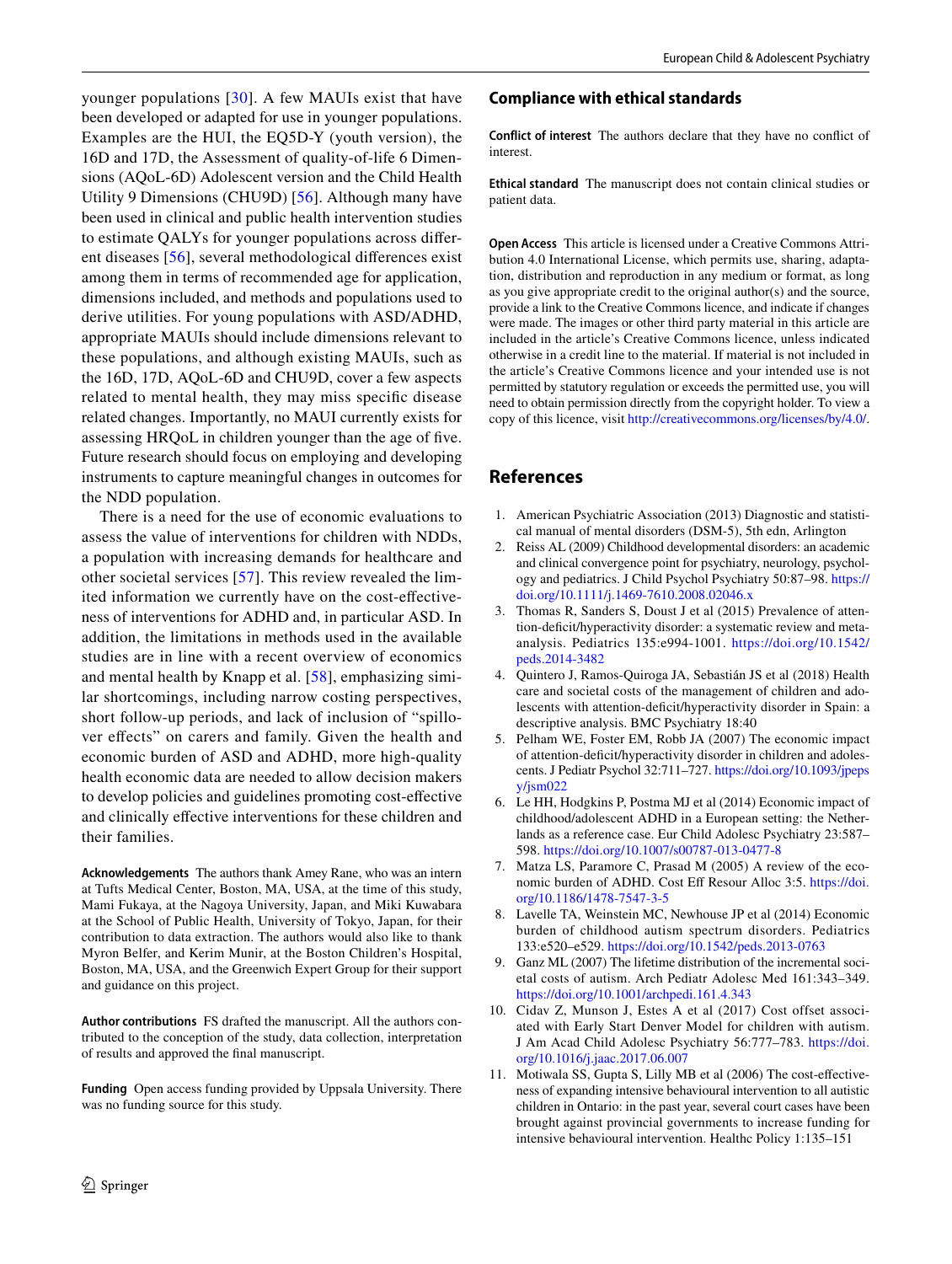- <span id="page-14-0"></span>12. Drummond MF, Sculpher MJ, Claxton K, Stoddart GL, Torrance GW (2015) Methods for the economic evaluation of health care programmes, 4th edn. Oxford University Press, Oxford
- <span id="page-14-1"></span>13. Holmes EA, Ghaderi A, Harmer CJ et al (2018) The Lancet Psychiatry Commission on psychological treatments research in tomorrow's science. Lancet Psychiatry 5:237–286. [https://doi.](https://doi.org/10.1016/S2215-0366(17)30513-8) [org/10.1016/S2215-0366\(17\)30513-8](https://doi.org/10.1016/S2215-0366(17)30513-8)
- <span id="page-14-2"></span>14. Kilian R, Losert C, Park A-L et al (2010) Cost-efectiveness analysis in child and adolescent mental health problems: an updated review of literature. Int J Ment Health Promot 12:45–57. [https://](https://doi.org/10.1080/14623730.2010.9721825) [doi.org/10.1080/14623730.2010.9721825](https://doi.org/10.1080/14623730.2010.9721825)
- 15. Romeo R, Byford S, Knapp M (2005) Annotation: economic evaluations of child and adolescent mental health interventions: a systematic review. J Child Psychol Psychiatry 46:919–930. [https](https://doi.org/10.1111/j.1469-7610.2005.00407.x) [://doi.org/10.1111/j.1469-7610.2005.00407.x](https://doi.org/10.1111/j.1469-7610.2005.00407.x)
- <span id="page-14-3"></span>16. Beecham J (2014) Annual research review: child and adolescent mental health interventions: a review of progress in economic studies across diferent disorders. J Child Psychol Psychiatry 55:714–732.<https://doi.org/10.1111/jcpp.12216>
- <span id="page-14-4"></span>17. Wu EQ, Hodgkins P, Ben-Hamadi R et al (2012) Cost efectiveness of pharmacotherapies for attention-defcit hyperactivity disorder: a systematic literature review. CNS Drugs 26:581–600. <https://doi.org/10.2165/11633900-000000000-00000>
- <span id="page-14-5"></span>18. Schoenfelder EN, Sasser T (2016) Skills versus pills: psychosocial treatments for ADHD in childhood and adolescence. Pediatr Ann 45:e367–e372. <https://doi.org/10.3928/19382359-20160920-04>
- <span id="page-14-6"></span>19. Wolraich ML, Hagan JF, Allan C et al (2019) Clinical practice guideline for the diagnosis, evaluation, and treatment of attentiondeficit/hyperactivity disorder in children and adolescents. Pediatrics. <https://doi.org/10.1542/PEDS.2019-2528>
- <span id="page-14-7"></span>20. Evans SW, Owens JS, Wymbs BT, Ray AR (2018) Evidence-based psychosocial treatments for children and adolescents with attention deficit/hyperactivity disorder. J Clin child Adolesc Psychol Of J Soc Clin Child Adolesc Psychol Am Psychol Assoc Div 53(47):157–198. [https://doi.org/10.1080/15374416.2017.13907](https://doi.org/10.1080/15374416.2017.1390757) [57](https://doi.org/10.1080/15374416.2017.1390757)
- <span id="page-14-8"></span>21. Sonuga-Barke EJ, Daley D, Thompson M et al (2001) Parentbased therapies for preschool attention-deficit/hyperactivity disorder: a randomized, controlled trial with a community sample. J Am Acad Child Adolesc Psychiatry 40:402–408. [https://doi.](https://doi.org/10.1097/00004583-200104000-00008) [org/10.1097/00004583-200104000-00008](https://doi.org/10.1097/00004583-200104000-00008)
- <span id="page-14-9"></span>22. Eldevik S, Hastings RP, Hughes JC et al (2009) Meta-analysis of early intensive behavioral intervention for children with autism. J Clin child Adolesc Psychol Off J Soc Clin Child Adolesc Psychol Am Psychol Assoc Div 53(38):439–450. [https://doi.](https://doi.org/10.1080/15374410902851739) [org/10.1080/15374410902851739](https://doi.org/10.1080/15374410902851739)
- <span id="page-14-10"></span>23. Virués-Ortega J (2010) Applied behavior analytic intervention for autism in early childhood: meta-analysis, meta-regression and dose-response meta-analysis of multiple outcomes. Clin Psychol Rev 30:387–399. <https://doi.org/10.1016/j.cpr.2010.01.008>
- <span id="page-14-11"></span>24. Moher D, Liberati A, Tetzlaff J et al (2009) Preferred reporting items for systematic reviews and meta-analyses: the PRISMA statement. PLoS Med 6:e1000097. [https://doi.org/10.1371/journ](https://doi.org/10.1371/journal.pmed.1000097) [al.pmed.1000097](https://doi.org/10.1371/journal.pmed.1000097)
- <span id="page-14-12"></span>25. van Mastrigt GAPG, Hiligsmann M, Arts JJC et al (2016) How to prepare a systematic review of economic evaluations for informing evidence-based healthcare decisions: a fve-step approach (part 1/3). Expert Rev Pharmacoecon Outcomes Res 16:689–704. [https](https://doi.org/10.1080/14737167.2016.1246960) [://doi.org/10.1080/14737167.2016.1246960](https://doi.org/10.1080/14737167.2016.1246960)
- <span id="page-14-13"></span>26. Guideline NICE (2011) Autism spectrum disorder in under 19s: recognition, referral and diagnosis clinical guideline. National Institute for Health and Care Excellence, London
- <span id="page-14-14"></span>27. Ungar WJ, Santos MT (2003) The Pediatric Economic Database Evaluation (PEDE) Project: establishing a database to study trends in pediatric economic evaluation. Med Care 41:1142–1152. [https](https://doi.org/10.1097/01.MLR.0000088451.56688.65) [://doi.org/10.1097/01.MLR.0000088451.56688.65](https://doi.org/10.1097/01.MLR.0000088451.56688.65)
- <span id="page-14-15"></span>28. Hallgren KA (2012) Computing inter-rater reliability for observational data: an overview and tutorial. Tutor Quant Methods Psychol 8:23–34. <https://doi.org/10.20982/tqmp.08.1.p023>
- <span id="page-14-16"></span>29. Gonzalez-Perez JG (2002) Developing a scoring system to quality assess economic evaluations. Eur J Heal Econ HEPAC Heal Econ Prev care 3:131–136.<https://doi.org/10.1007/s10198-002-0100-2>
- <span id="page-14-17"></span>30. National Institute for Health and Care Excellence (NICE) (2013) Guide to the methods of technology appraisal 2013: process and methods, UK
- <span id="page-14-18"></span>31. Canadian Agency for Drugs and Technologies in Health (CADTH) (2017) Guidelines for the economic evaluation of health technologies, 4th edn, Canada
- <span id="page-14-19"></span>32. Sonuga-Barke EJS, Barton J, Daley D et al (2018) A comparison of the clinical efectiveness and cost of specialised individually delivered parent training for preschool attention-deficit/hyperactivity disorder and a generic, group-based programme: a multicentre, randomised controlled trial of the New F. Eur Child Adolesc Psychiatry 27:797–809
- <span id="page-14-25"></span>33. Zimovetz EA, Beard SM, Hodgkins P et al (2016) a cost-utility analysis of lisdexamfetamine versus atomoxetine in the treatment of children and adolescents with attention-defcit/hyperactivity disorder and inadequate response to methylphenidate. CNS Drugs 30:985–996.<https://doi.org/10.1007/s40263-016-0354-3>
- <span id="page-14-26"></span>34. Sohn M, Talbert J, Moga DC, Blumenschein K (2016) A costeffectiveness analysis of off-label atypical antipsychotic treatment in children and adolescents with ADHD who have failed stimulant therapy. Atten Defic Hyperact Disord 8:149-158. [https://doi.](https://doi.org/10.1007/s12402-016-0198-1) [org/10.1007/s12402-016-0198-1](https://doi.org/10.1007/s12402-016-0198-1)
- <span id="page-14-24"></span>35. Maia CR, Stella SF, Wagner F et al (2016) Cost-utility analysis of methylphenidate treatment for children and adolescents with ADHD in Brazil. Rev Bras Psiquiatr 38:30–38. [https://doi.](https://doi.org/10.1590/1516-4446-2014-1516) [org/10.1590/1516-4446-2014-1516](https://doi.org/10.1590/1516-4446-2014-1516)
- <span id="page-14-27"></span>36. Lachaine J, Sikirica V, Mathurin K (2016) Is adjunctive pharmacotherapy in attention-deficit/hyperactivity disorder costefective in Canada: a cost-efectiveness assessment of guanfacine extended-release as an adjunctive therapy to a long-acting stimulant for the treatment of ADHD. BMC Psychiatry. [https://](https://doi.org/10.1186/s12888-016-0708-x) [doi.org/10.1186/s12888-016-0708-x](https://doi.org/10.1186/s12888-016-0708-x)
- <span id="page-14-28"></span>37. Schawo S, van der Kolk A, Bouwmans C et al (2015) Probabilistic Markov model estimating cost efectiveness of methylphenidate osmotic-release oral system versus immediate-release methylphenidate in children and adolescents: which information is needed? Pharmacoeconomics 33:489–509. [https://doi.org/10.1007/s4027](https://doi.org/10.1007/s40273-015-0259-x) [3-015-0259-x](https://doi.org/10.1007/s40273-015-0259-x)
- <span id="page-14-29"></span>38. van der Schans J, Kotsopoulos N, Hoekstra PJ et al (2015) Costefectiveness of extended-release methylphenidate in children and adolescents with attention-deficit/hyperactivity disorder sub-optimally treated with immediate release methylphenidate. PLoS ONE 10:e0127237.<https://doi.org/10.1371/journal.pone.0127237>
- <span id="page-14-20"></span>39. Sikirica V, Haim Erder M, Xie J et al (2012) Cost efectiveness of guanfacine extended release as an adjunctive therapy to a stimulant compared with stimulant monotherapy for the treatment of attention-deficit hyperactivity disorder in children and adolescents. Pharmacoeconomics 30:e1–e15. [https://doi.](https://doi.org/10.2165/11632920-000000000-00000) [org/10.2165/11632920-000000000-00000](https://doi.org/10.2165/11632920-000000000-00000)
- <span id="page-14-21"></span>40. Tran JLA, Sheng R, Beaulieu A et al (2018) Cost-efectiveness of a behavioral psychosocial treatment integrated across home and school for pediatric ADHD-inattentive type. Adm Policy Ment Health 45:741–750.<https://doi.org/10.1007/s10488-018-0857-y>
- <span id="page-14-22"></span>41. Erder MH, Xie J, Signorovitch JE et al (2012) Cost efectiveness of guanfacine extended-release versus atomoxetine for the treatment of attention-deficit/hyperactivity disorder: application of a matching-adjusted indirect comparison. Appl Health Econ Health Policy 10:381–395.<https://doi.org/10.1007/BF03261873>
- <span id="page-14-23"></span>42. Byford S, Cary M, Barrett B et al (2015) Cost-efectiveness analysis of a communication-focused therapy for pre-school children